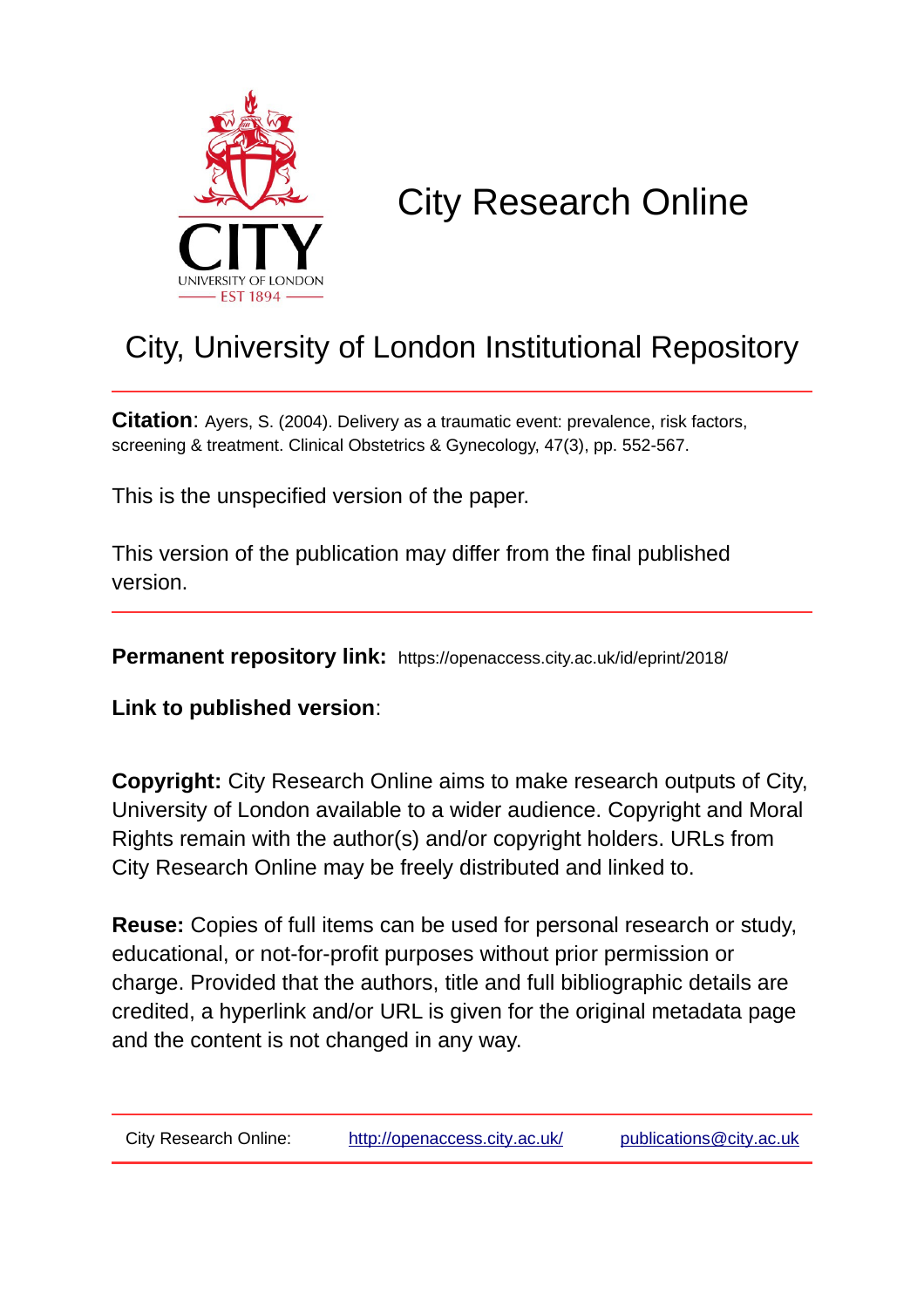### **Delivery as a traumatic event: prevalence, risk factors and treatment for**

#### **postnatal posttraumatic stress disorder**

Susan Ayers Ph.D, C.Psychol.

City University London

#### **Please cite this paper as:**

Ayers, S. (2004). Delivery as a traumatic event: prevalence, risk factors, screening and treatment. *Clinical Obstetrics & Gynecology, 47(3),* 552-567.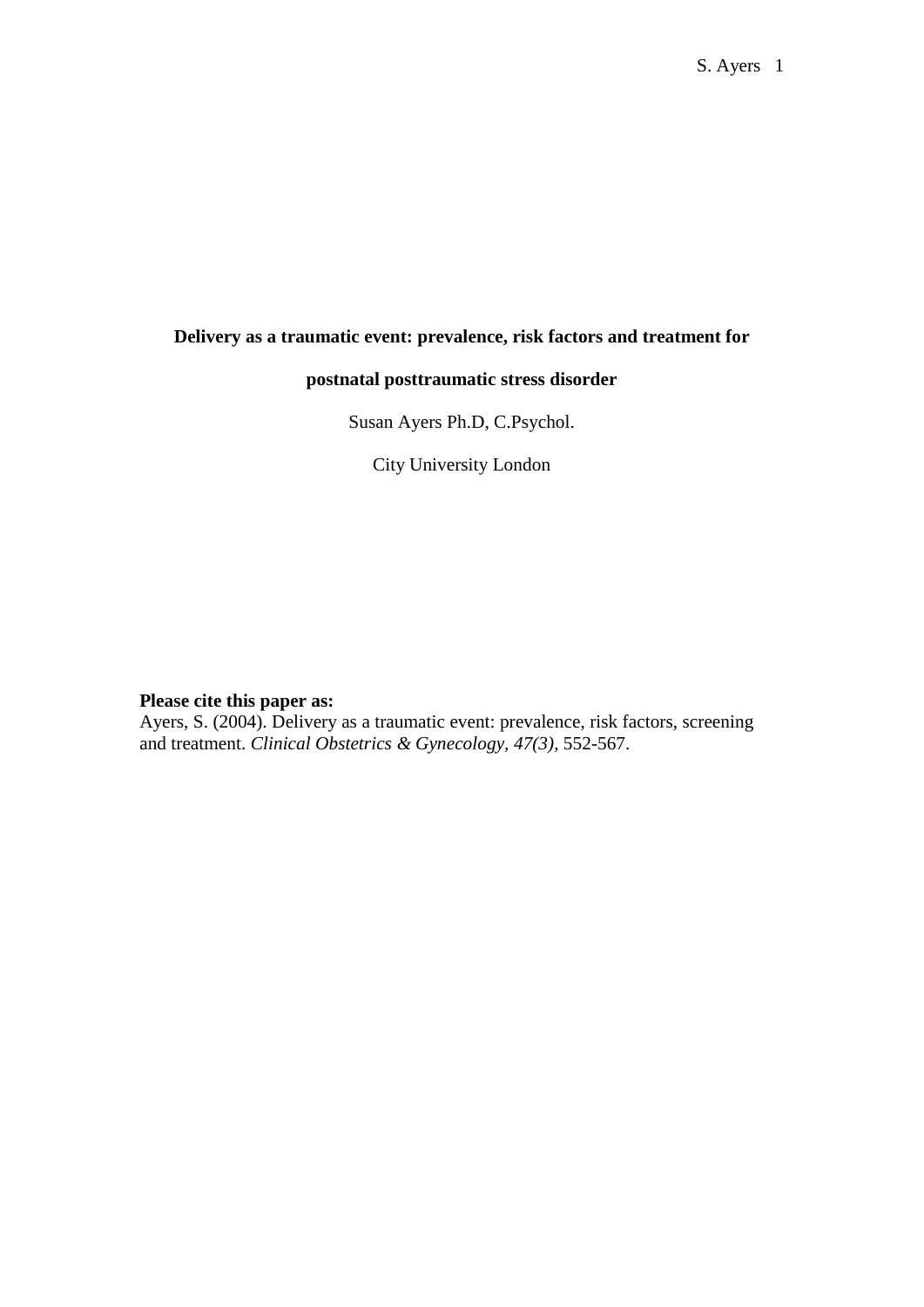#### **Abstract**

This review looks at the evidence for postnatal posttraumatic stress disorder (PTSD). Postnatal traumatic stress responses are divided into: appraisal of birth as traumatic, traumatic stress responses (severe symptoms of intrusions and avoidance that do not fulfil criteria for PTSD), and PTSD. Evidence is examined for the prevalence of these types of responses after birth, and for prenatal, perinatal, and postnatal vulnerability and risk factors. Screening tools that could be used are outlined and possible intervention and treatment approaches considered. Various conceptual and methodological issues are also raised.

It is concluded that up to 10% of women have severe traumatic stress responses to birth although only 1-2% of women actually develop chronic postnatal PTSD. The limited research available suggests that a history of psychiatric problems, mode of delivery, and low support during labour put women at increased risk of postnatal PTSD, although there is unlikely to be a simple relationship between mode of delivery and traumatic stress responses. A model of the possible pathways between vulnerability/risk factors and postnatal PTSD is proposed. Current evidence suggests that brief cognitive-behavioural therapy (CBT) interventions should be used with women who have a severe traumatic stress response, and longer CBT interventions with women with postnatal PTSD. More research is needed to further explore and confirm prenatal, birth, and postnatal risk factors.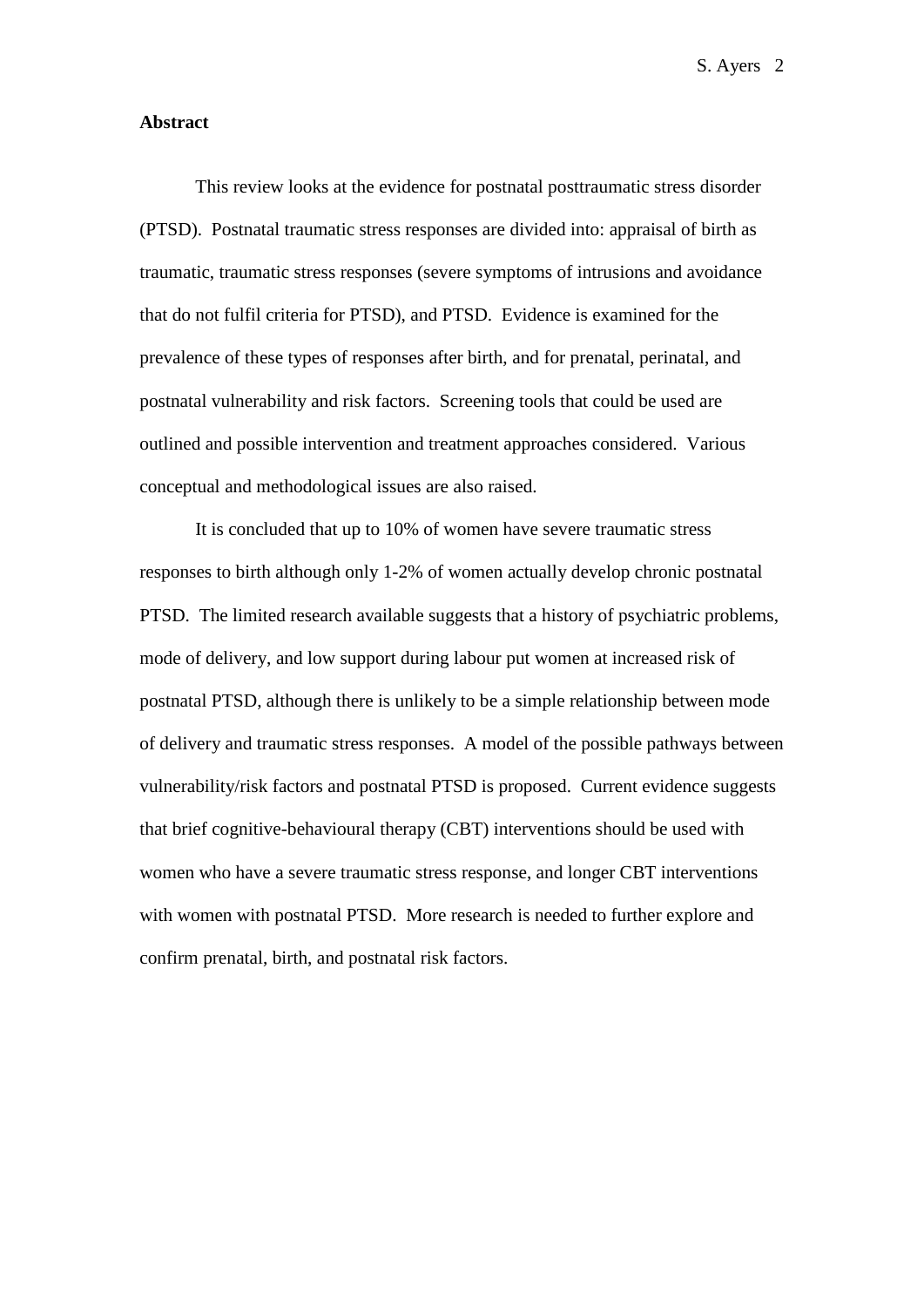#### **Introduction**

There is increasing recognition by clinicians and researchers that a proportion of women may be traumatised by birth – some of them severely enough to develop posttraumatic stress disorder (PTSD) as a result. It is therefore important that information about postnatal PTSD is disseminated to clinicians so it is more widely recognised, screened for, and appropriately treated.

However, despite a growing amount of research being carried out into postnatal PTSD the published research in this area is currently sparse and differs widely in terms of methodology and measurement, which makes it hard to draw any firm conclusions. Thus there is a need for systematic reviews of the evidence on postnatal PTSD, vulnerability and risk factors, screening tools, and treatment. This paper tries to do this and is divided into five sections. The first section gives an overview of PTSD. The second section reviews evidence on the prevalence of postnatal PTSD. The third section looks at risk factors for postnatal PTSD, which are divided into prenatal, delivery, and postnatal risk factors. The fourth section looks at measures that can be used to screen for postnatal PTSD. Finally, the fifth section looks at intervention and treatment.

#### **What is posttraumatic stress disorder?**

Posttraumatic stress disorder was outlined by the Diagnostic Statistical Manual  $4<sup>th</sup>$  Revision (DSM-IV) of the American Psychiatric Association<sup>(1)</sup> as occurring after an event in which (1) there was threat of severe injury, death, or threat to the physical integrity of the person or a significant other; and (2) that the person responded with intense fear, helplessness or horror. It is possible for childbirth to fill these criteria through perceived threat of injury or death to the baby or the woman, or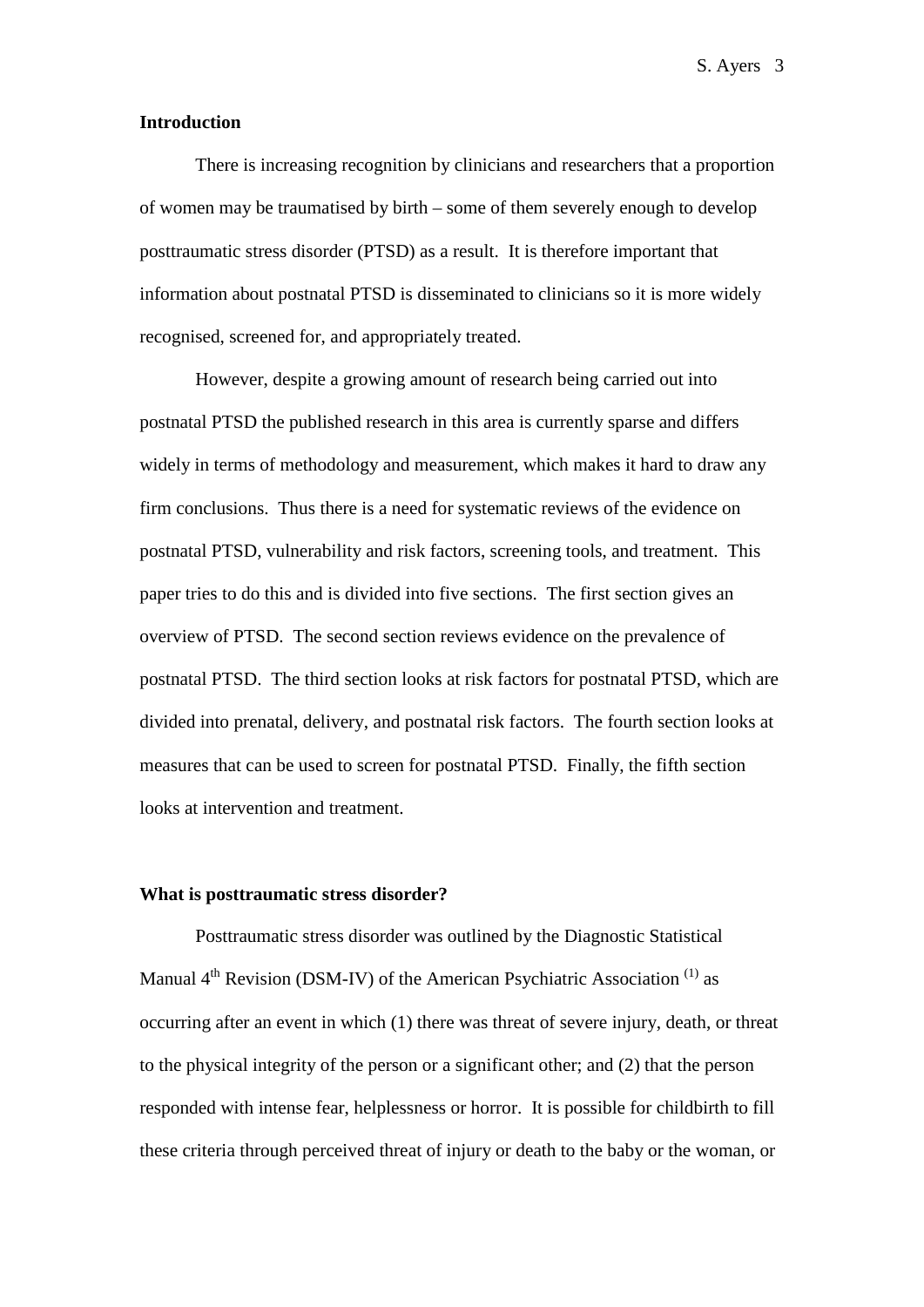a threat to the physical integrity of the woman. For example, Ballard, Stanley & Brockington (1995)<sup>(2)</sup> report a case study of a woman who had an emergency caesarean section without effective anaesthesia in which "she experienced excruciating pain during an operation which took 10 minutes. She was screaming, shouting, and struggling to get off the operating table during the procedure, and was held down by attendants while the anaesthetist attempted to supplement the epidural" (p. 526).

Symptoms of PTSD fall into three clusters: (1) re-experiencing of the event e.g. flashbacks, nightmares, intrusive thoughts; (2) avoidance and numbing e.g. avoiding any reminders of the event, feeling emotionally numb and detached; and (3) arousal e.g. increased startle response, irritability, anger etc. Symptoms need to be evident for at least one month and cause significant disability/impairment to the person's life. It should be noted that PTSD is highly comorbid with other psychological problems such as depression, anxiety, substance abuse etc. PTSD can also follow on from Acute Stress Disorder (ASD), which is acute symptoms of reexperiencing, avoidance, arousal, and dissociation within one month of an event. The lifetime prevalence of PTSD in women in the USA is between 10.4% and 18.3% with lower estimates being based on criteria from the previous version of DSM (DSM-IIIR) and higher estimates being based on criteria from DSM-IV (see Breslau, 1998, for a review  $3$ ).

In application to childbirth, it is important to distinguish between PTSD (where diagnostic criteria are fulfilled), appraisal of birth as traumatic, and a traumatic stress response. Appraisal of birth as traumatic is when women consciously label their experience of birth as 'traumatic' although they may not have any psychopathology associated with it. For example, Maclean, McDermott & May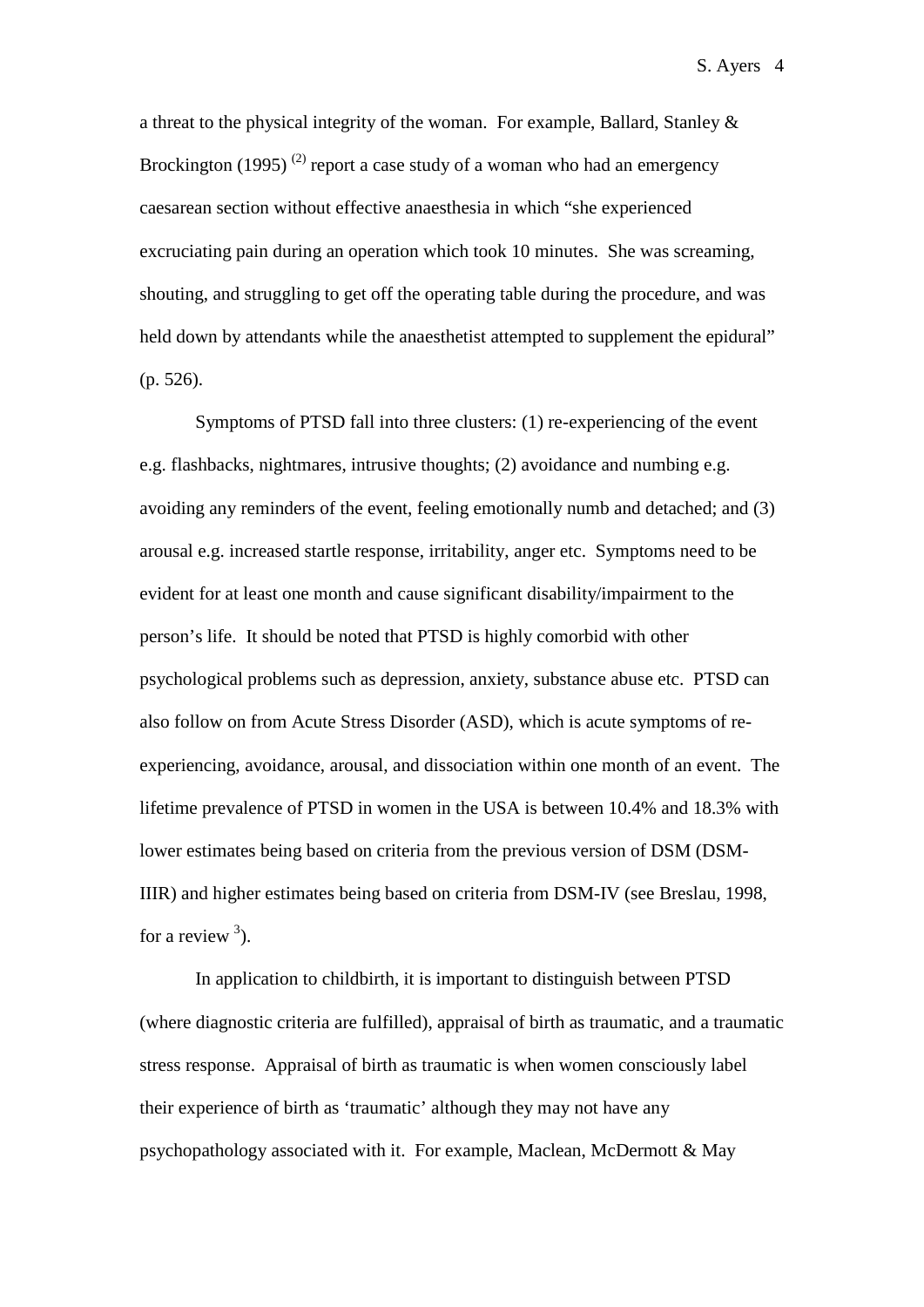$(2000)$ <sup>(4)</sup> found that although women with instrumental deliveries perceived their birth as more distressing, they did not have more symptoms of PTSD than women with vaginal deliveries or caesarean sections did.

A traumatic stress response is where women have re-experiencing and avoidance symptoms, particularly in the first six weeks, but do not fulfil all the diagnostic criteria for PTSD. Although a traumatic stress response can be severe often fulfilling criteria for ASD - it does not necessarily develop into PTSD. In fact, research into traumatic stress responses in other samples has shown that the majority of people with a traumatic stress response recover spontaneously during the first three months after the event. For example, a study of rape victims found that although 94% met symptom criteria for PTSD two weeks after rape (but not duration criterion) this decreased to 47% three months after the assault  $(5)$ . This recovery has a theoretical basis as well. It has been suggested that re-experiencing and avoidance symptoms are normal following a traumatic event and allow the person to mentally process the event in manageable chunks without becoming completely overwhelmed by the event  $(6)$ .

This leads to two important points. First, a traumatic stress response does not necessarily lead to PTSD and therefore we should not pathologise it. Second, when looking at research into postnatal PTSD it is important to look at both the type and timing of measures used in order to differentiate between a traumatic stress response and PTSD.

#### **Prevalence of postnatal PTSD**

The study of postnatal PTSD is still very much in its early stages and there are conceptual issues that need to be borne in mind when looking at the research evidence. For example, labelling traumatic responses to birth as 'posttraumatic stress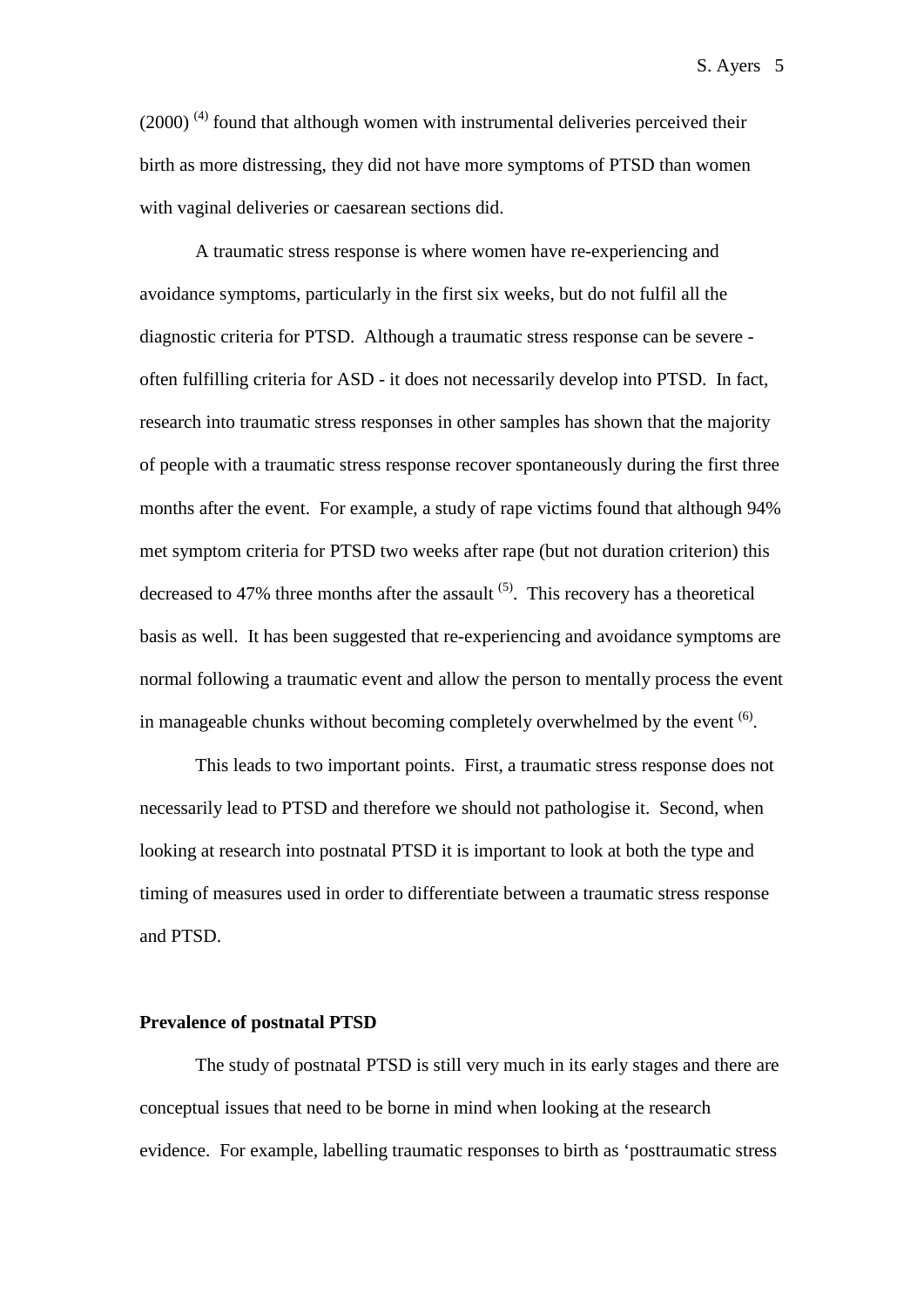disorder' assumes some equivalence between childbirth and other traumatic stressors such as rape or natural disasters, which may not be the case. Delivery does differ from other traumatic events in that it is broadly predictable, is usually entered into voluntarily, and can be a positive experience for many women. Even when a woman has a traumatic birth she may see her baby as a positive outcome that makes the experience 'worth it'. Hence, other labels have been proposed for postnatal PTSD such as partus stress reaction or postnatal stress disorder  $(7, 8)$  but as yet there has been little discussion or resolution of these conceptual matters.

Several case studies have been reported of women who have PTSD after delivery which provide evidence that PTSD can occur during the postnatal period  $(2, 7 10$ . These cases mostly include women with objectively traumatic experiences, such as emergency caesarean without effective anaesthetic as detailed before, toxemia, or infant cardiac arrest  $(2, 7)$ . However, other cases occur after deliveries that appear to be more subjectively traumatic, for example a multiparous woman who had an obstetrically normal delivery but had high levels of pain and was left alone for long periods (2).

To date, eight quantitative studies have been published that examine the prevalence of PTSD in the postnatal period and these are shown in Table 1<sup> $(11-18)$ </sup>. A number of additional studies were excluded because they were either qualitative  $(19, 19)$  $^{20)}$ , included PTSD following gynecological procedures as well as obstetric procedures  $(21)$ , had very low response rates  $(22)$ , or were restricted to women who had caesarean sections (23 - 25).

#### [Insert Table 1 about here]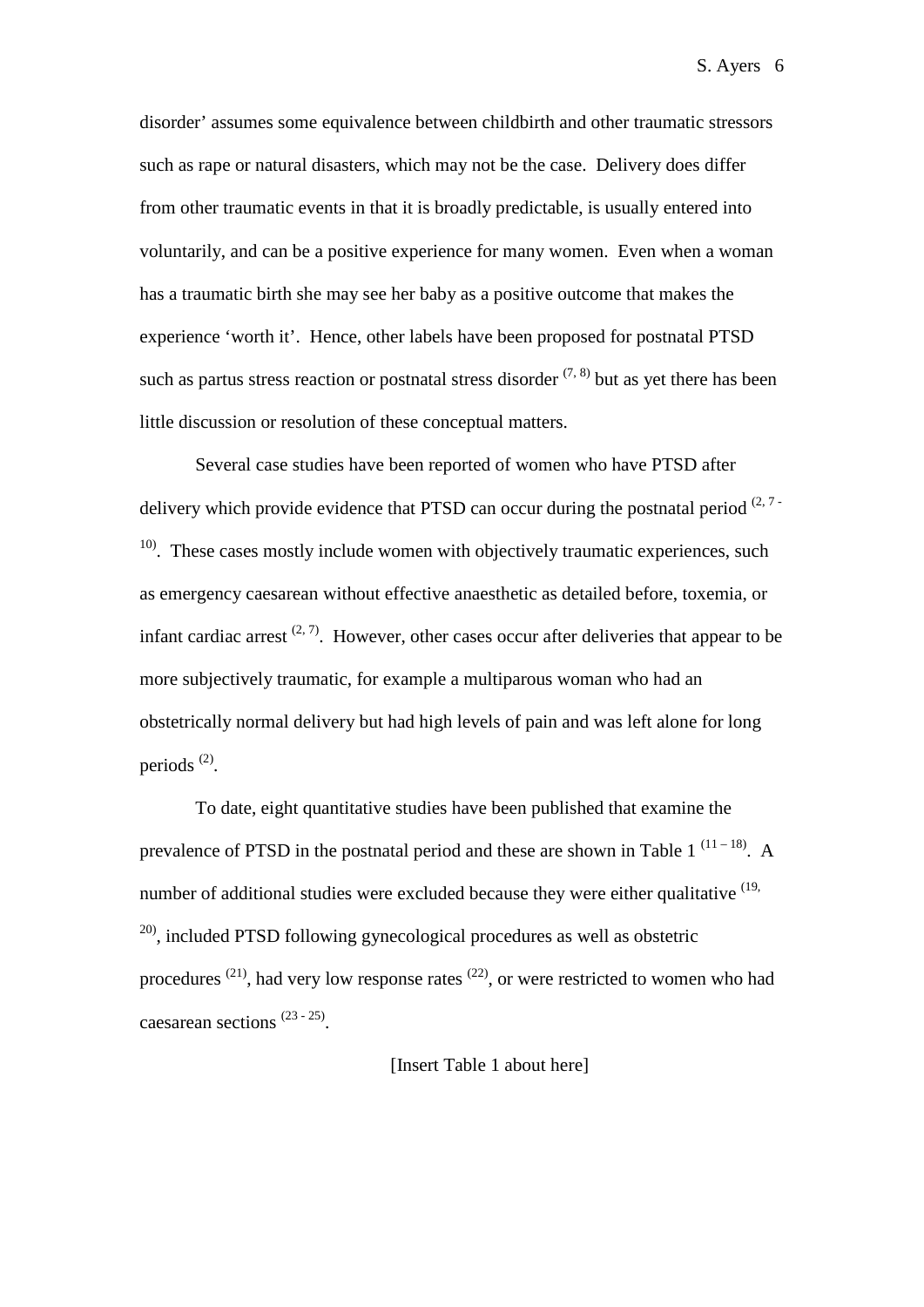The research included in Table 1 indicates that approximately one third of women appraise childbirth as traumatic. However, only ten percent of women have a severe traumatic stress response in the initial weeks after birth and this reduces to 2.4% at six months. Finally, between 0.8 and 6.9 percent have clinical PTSD after birth. However, this research is mostly cross-sectional so it is difficult to know whether women with postnatal PTSD also had PTSD before delivery. It is possible that the proportion of women with postnatal PTSD includes women with either ongoing PTSD (where delivery exacerbates symptoms from previous event or transfers the focus of symptoms onto birth) or recurrent PTSD (where delivery reactivates symptoms that were previously resolved). In order to determine how many women with postnatal PTSD are new cases in previously unaffected individuals (i.e. incidence) prospective studies need to be carried out that measure current and lifetime PTSD in pregnancy. To date only one study has measured PTSD symptoms in pregnancy  $(11)$  and found that 8.1% of women had PTSD in pregnancy. This is higher than the prevalence of postnatal PTSD, although this may be due to two factors. Firstly, the measure used in pregnancy was general and may have picked up on general psychopathology as well as PTSD symptoms. Secondly, postnatal measures of PTSD tend to measure symptoms only in respect to childbirth so postnatal prevalence figures will not include women with PTSD symptoms associated with other events. This study found that, after removing women with symptoms of PTSD or depression in pregnancy, there was an incidence of 1.5% six months postpartum. This figure is similar to those reported by Wijma et al  $(1997)^{(18)}$  1-13 months postpartum on a sample of 1640 women  $(1.7\%)$ , Soderquist et al  $(2002)^{(16)}$  1-14 months postpartum on a sample of 1550 women  $(1.8\%)$ , and Soet et al  $(2003)^{(17)}$ four weeks postpartum on a sample of 103 women (1.9%).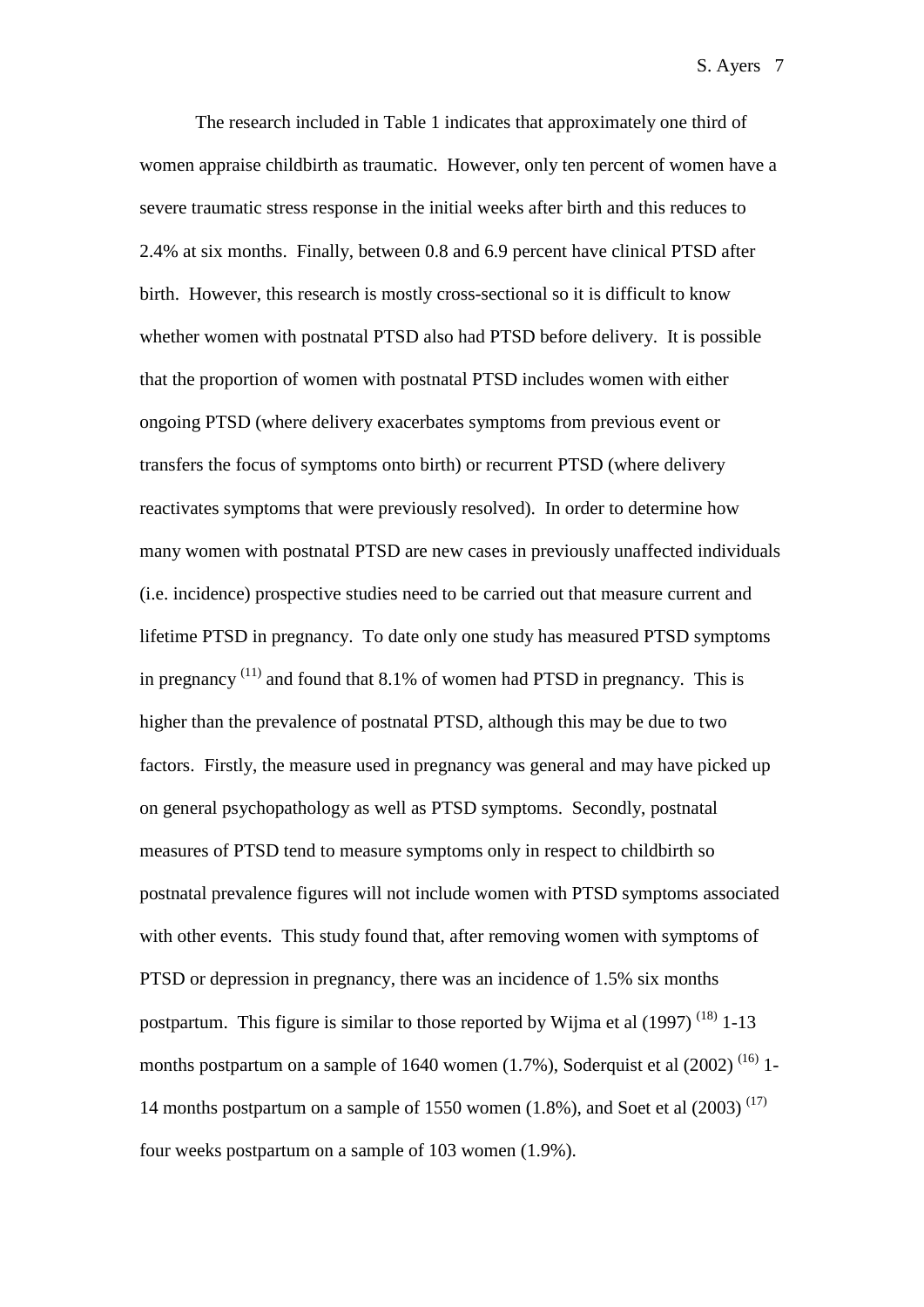Thus, there is converging evidence that around one to two percent of women are affected by postnatal PTSD in the long term. However, as yet no studies have measured lifetime PTSD so it is impossible to know whether these figures include women with previously resolved PTSD that reoccurs after birth. Although an incidence of 1.5% appears small, the numbers of women giving birth means this results in approximately 10,000 women developing chronic postnatal PTSD in England and Wales every year. It is therefore important to ascertain possible risk factors and identify women who need help or treatment.

#### **What are the risk factors for postnatal PTSD?**

There is little quantitative research into risk factors for postnatal PTSD. Case studies and qualitative studies that have been published  $(2, 7-10, 19-20)$  are suggestive but not a valid basis on which to draw systematic conclusions regarding risk factors and subsequently screening and treatment. Readers interested in reviews that include qualitative studies are advised to see Bailham & Joseph (2003)<sup>(26)</sup> or Olde, Van Der Hart, Kleber & Van Son (in press)  $^{(27)}$ .

In contrast to research into postnatal PTSD, there is an extensive body of research looking at risk factors for PTSD following other events. The main methodological problem with this research is that it is rarely prospective because traumatic events are not usually predictable. Prospective studies that have been done are either opportunistic (i.e. involving samples where measures have been taken for other purposes and they have later been exposed to a traumatic event) or start premorbidly but after the event. In general, however, this research provides a guide to the kind of risk factors that might be important. Some of the risk factors that have been identified are a history of psychopathology  $(28)$ , family history of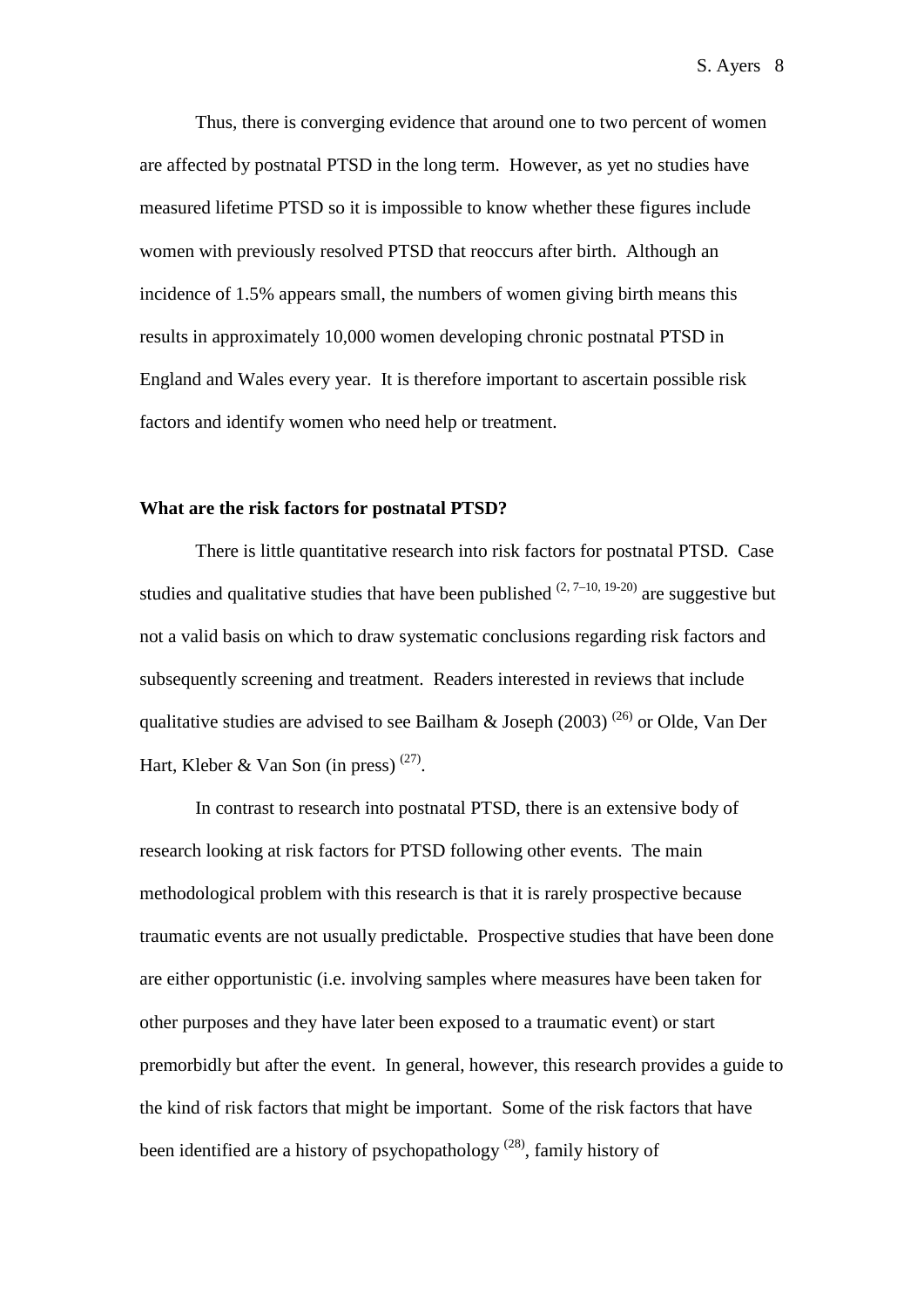psychopathology  $^{(28)}$ , a history of sexual or physical abuse  $^{(29, 30)}$ , low intelligence  $^{(31)}$ , and neuroticism  $(28)$ . Peri-traumatic risk factors that have been identified are increased dissociation during the event (e.g. feelings of detachment, depersonalisation, unreality, time distortion) and elevated heart rate immediately after the event  $(32, 33)$ . Post-event risk factors include low levels of support  $(34)$ .

Risk factors that have been identified for postnatal PTSD can be divided into prenatal risk factors, risk factors in delivery, and postnatal risk factors. These are considered in turn below.

#### *Prenatal risk factors & postnatal PTSD*

Table 2 gives an overview of prenatal risk factors that have been associated with postnatal PTSD and includes some unpublished dissertation data  $(35)$ . This shows that a number of prenatal factors are associated with postnatal traumatic stress responses. Demographic factors, such as low socioeconomic status, are associated with a traumatic stress response but not with PTSD. However, the role of other demographic factors appears to be small, as other studies find no association between traumatic stress responses and factors such as marital status, age, and level of education (18).

#### [Insert Table 2 about here]

Women's subjective experience of pregnancy, namely a difficult or unplanned pregnancy is associated with traumatic stress. In contrast, obstetric variables in pregnancy, such as obstetric history or risk of complications, do not appear to be associated with traumatic stress responses with the possible exception of parity. Two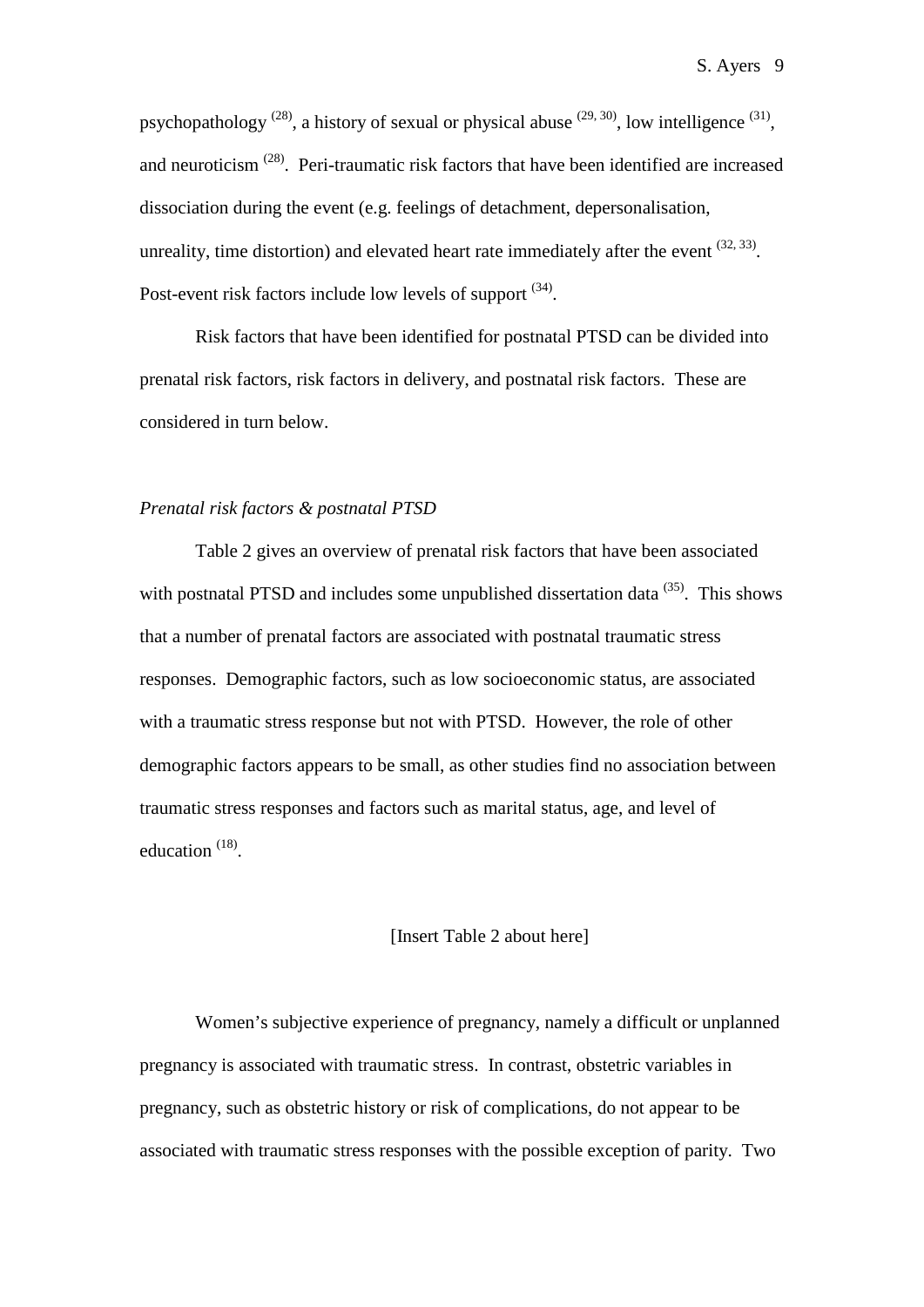large studies carried out in Sweden found that nulliparous women were at higher risk of PTSD  $^{(16, 18)}$ . However, Soderquist et al (2003)  $^{(16)}$  found that the effect of parity disappeared once mode of delivery was controlled for. In addition, other studies carried out in the UK and Australia have not found that parity is associated with traumatic stress responses  $(12, 13)$ . It therefore seems likely that the effect of parity is mediated by other factors such as type of delivery. It is also possible that psychological factors such as novelty and increased anxiety also mediate between parity and PTSD. There is, for example, a large amount of research on normal stress responses showing that novel situations lead to greater stress responses.

Psychosocial factors in pregnancy appear to be strongly implicated in traumatic stress responses with, for example, anxiety, neuroticism, poor coping, low self-efficacy for birth (expectations of control over the outcome), and low support in pregnancy being associated with a severe traumatic stress response. However, fewer psychosocial factors are associated with clinical PTSD. Only a history of psychiatric problems is consistently associated with PTSD. In general, therefore, it seems that the main prenatal risk factors for severe traumatic stress responses are psychosocial (e.g. anxiety, poor coping, low support) but that only a history of psychiatric problems is consistently associated with risk of PTSD.

#### *Risk factors in delivery and postnatal PTSD*

Table 3 gives an overview of delivery factors that have been associated with postnatal PTSD. This shows that a range of delivery factors is associated with traumatic stress responses. Three dimensions of delivery appear to be particularly important – mode of delivery, pain in labour, and support in labour.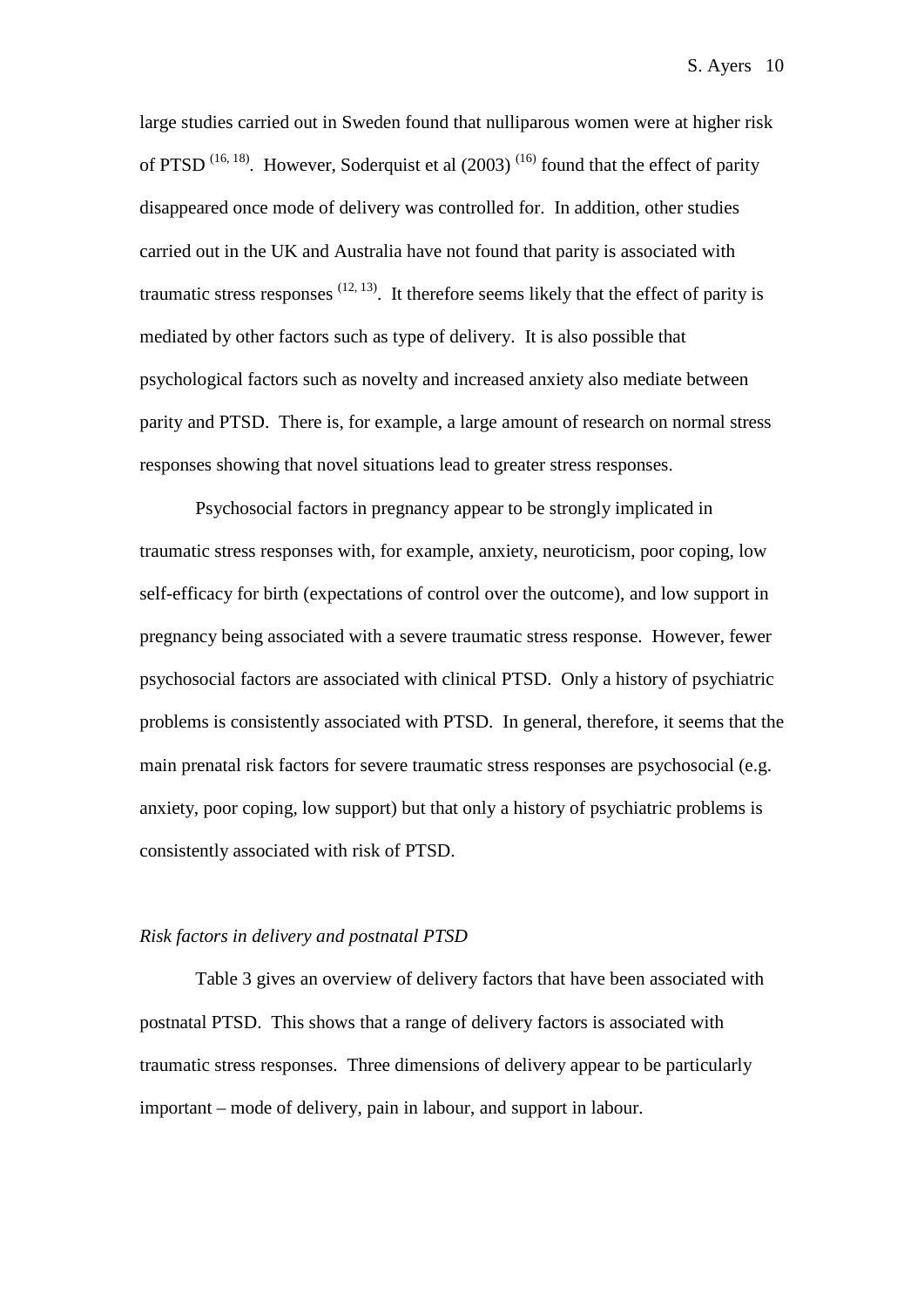#### [Insert Table 3 about here]

Mode of delivery (in the form of instrumental or emergency caesarean section) is associated with traumatic stress responses  $(12)$  and PTSD  $(16)$  but not consistently so  $(13, 35)$ . More specific obstetric factors, such as duration of labour and blood loss, are only associated with appraisal of birth as traumatic and not with symptoms of traumatic stress  $(35)$ . Thus medical intervention appears to be important in conscious appraisal of birth as traumatic, but is only involved in traumatic stress responses and PTSD at the broad level of mode of delivery. This may be because instrumental and/or caesarean deliveries usually indicate births that involve emergency situations and consequently more threat to the life of the woman or the baby than normal vaginal deliveries.

Similarly, pain in labour is associated with appraising birth as traumatic  $(17)$ and severe traumatic stress responses  $(17)$  and postnatal pain is associated with PTSD  $(12)$  but not consistently so  $(13, 35)$ .

Support appears to be important in a number of ways. Firstly, low levels of support from the staff or a woman's partner is associated with appraising birth as traumatic and a severe traumatic stress response. If a partner is not present there is increased likelihood of a traumatic stress response but not of PTSD. Secondly, care factors such as whether women felt adequately cared for, adequately informed or listened to are associated with appraisal of birth as traumatic, severe traumatic stress responses and PTSD although, again, not consistently so  $(12)$ . A few measurement issues are important here. First, perceived support is subjective. Some women may expect more support and consequently feel less supported despite receiving similar amounts of support as other women. Second, the retrospective measurement of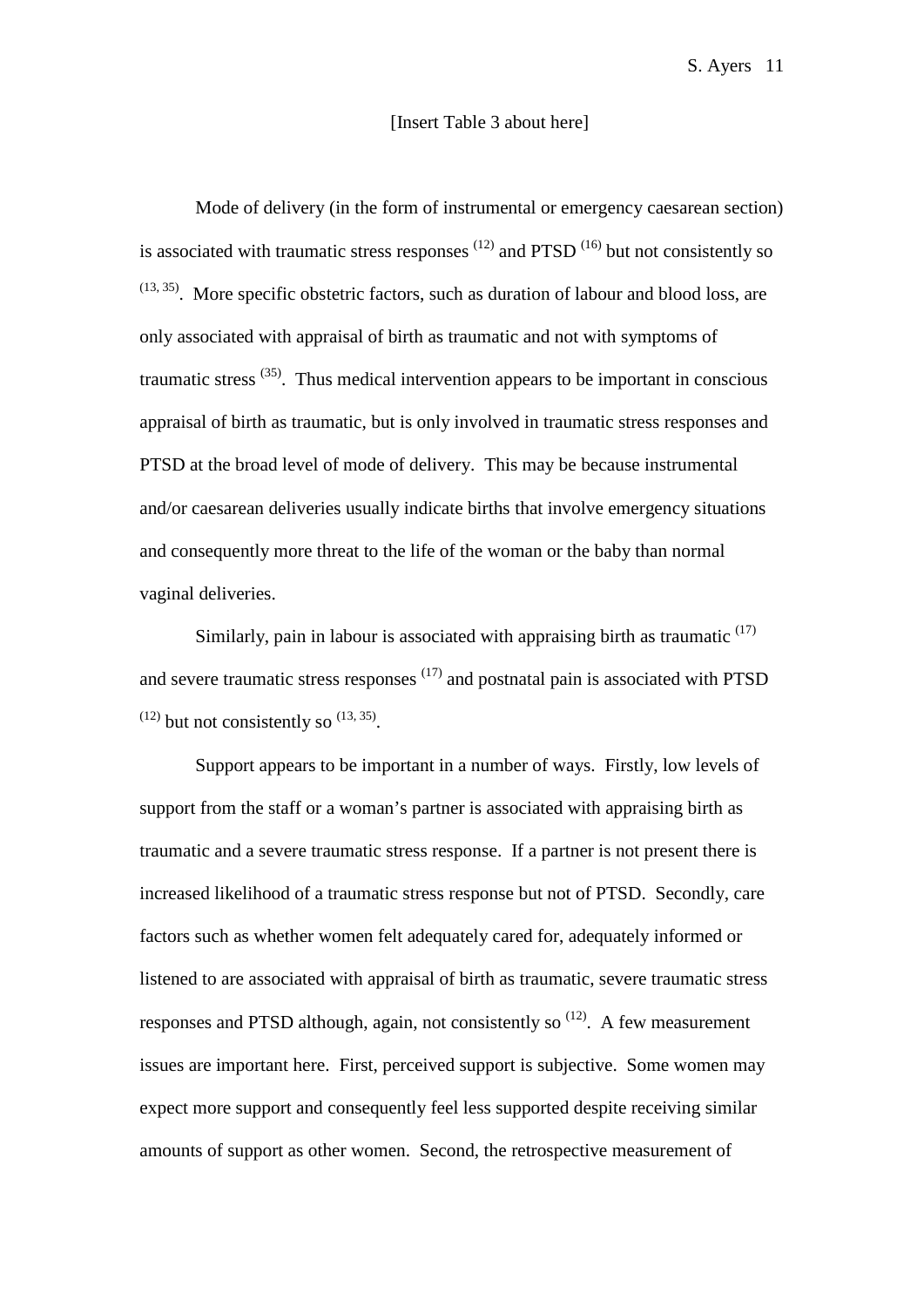support makes it difficult to know the direction of causality between support in delivery and postnatal PTSD. For example, a woman who appraises birth as traumatic and subsequently feels distressed by her experience may, in retrospect, be more likely to report being unsupported during delivery. Thus future research should take account of how much support women want as well as how much support they receive, and should try and measure support prospectively or as soon as possible after delivery.

Finally, subjective aspects of delivery are also likely to be important. Table 3 suggests that violation of expectations and lack of control might be important because they are consistently associated with appraisal of birth as traumatic and a severe traumatic stress response, although these variables have not been examined in relation to PTSD. There are sound theoretical reasons for a violation of expectations to be associated with increased stress responses. For example, Gray's  $(1994)$ <sup>(36)</sup> neurological theory of anxiety posits that anxiety increases if reality does not match expectations. Research into normal stress responses shows that unpredictable situations result in increased stress responses, and it is plausible that a violation of expectations may well lead to women feeling delivery is more unpredictable. However, the research reported in Table 3 has only measured postnatal evaluations of whether birth was 'different than expectations' or 'worse than expected', and it is possible that women who are distressed following delivery are more likely to report this. A more rigorous measure of violation of expectations would be to measure expectations in pregnancy and then contrast this with a similar measure of experiences during delivery.

Control is also likely to be important. Psychological research has found that increased control leads to lower physical stress responses and anxiety. Theories of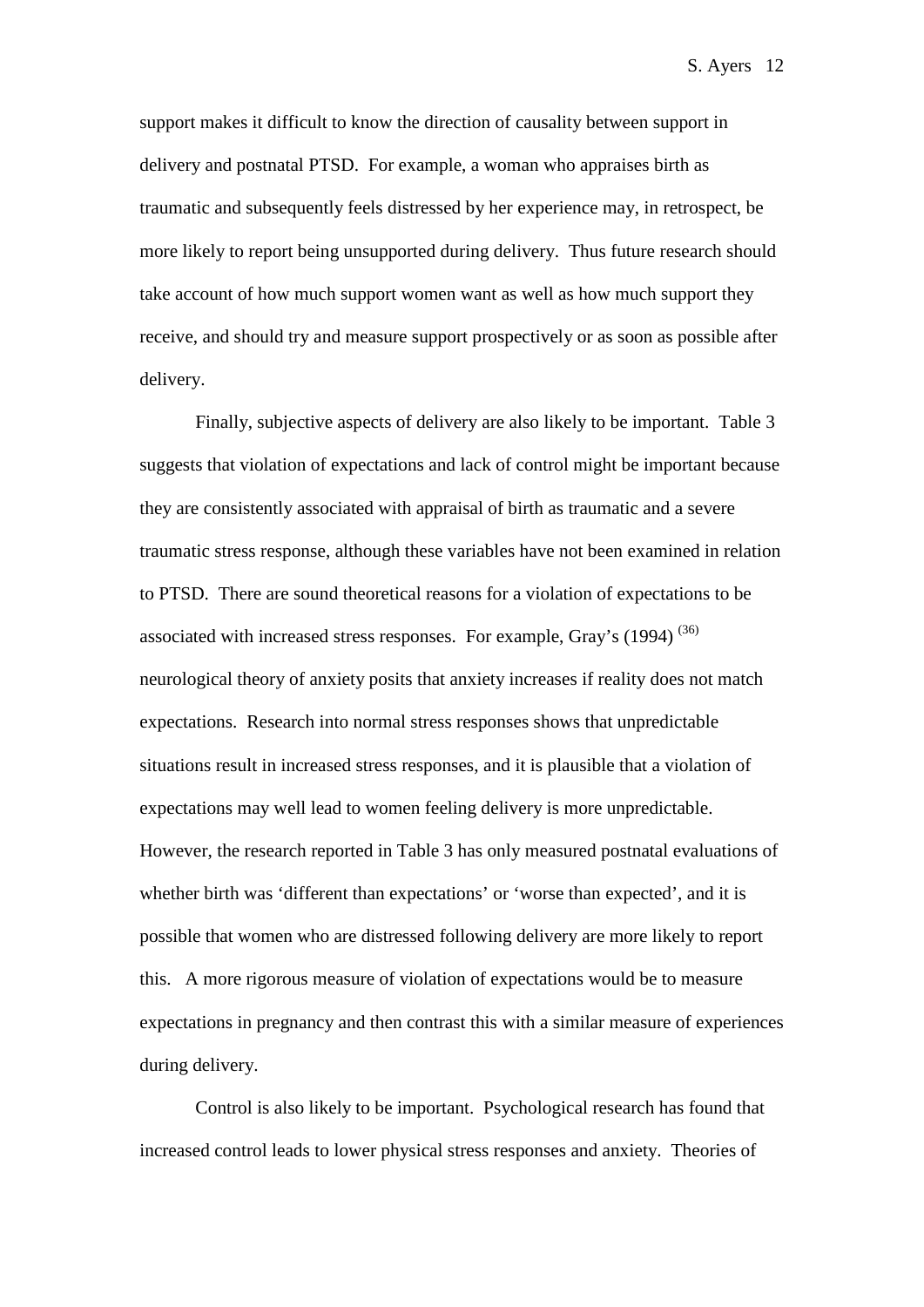depression have been developed around a lack of control leading to learned helplessness <sup>(38)</sup>. Research into the role of control in childbirth generally finds that increased control is associated with less analgesia use, more fulfilment, satisfaction and emotional wellbeing after birth  $(39, 40)$ . Two studies that have looked at control and postnatal PTSD both indicate that low control is associated with a traumatic stress response  $(14, 35)$  but both these studies used basic unidimensional measures of control (e.g. how often women felt 'in control') whereas control in delivery is likely to be multifaceted.

Thus, overall it seems that mode of delivery, pain, and perceived support are important in traumatic stress responses and PTSD after birth. In addition, subjective factors such as violation of expectations and lack of control may be important but more research is needed to elucidate this. However, the conflicting results regarding the role of delivery factors in traumatic stress suggest the relationship between events in delivery and PTSD is not a straightforward linear one. This is consistent with research in other medical samples, which finds that severity of illness is not consistently predictive of PTSD symptoms (41). There is now an ongoing debate about the apparent lack of a dose-response relationship between exposure to a traumatic event and the severity of PTSD  $(42)$ . It has been suggested that the dose-response relationship may be nonlinear – for example, once an event reaches a certain threshold of severity then subsequent increases in the severity of exposure may not increase psychiatric morbidity (42). In other words, there may be no difference in PTSD between someone who has been tortured once and someone who has been tortured ten times (example taken from McNally, 2003)<sup>(42)</sup>.

A more sophisticated explanation is the diathesis-stress approach, which proposes that characteristics of the event interact with individual vulnerability or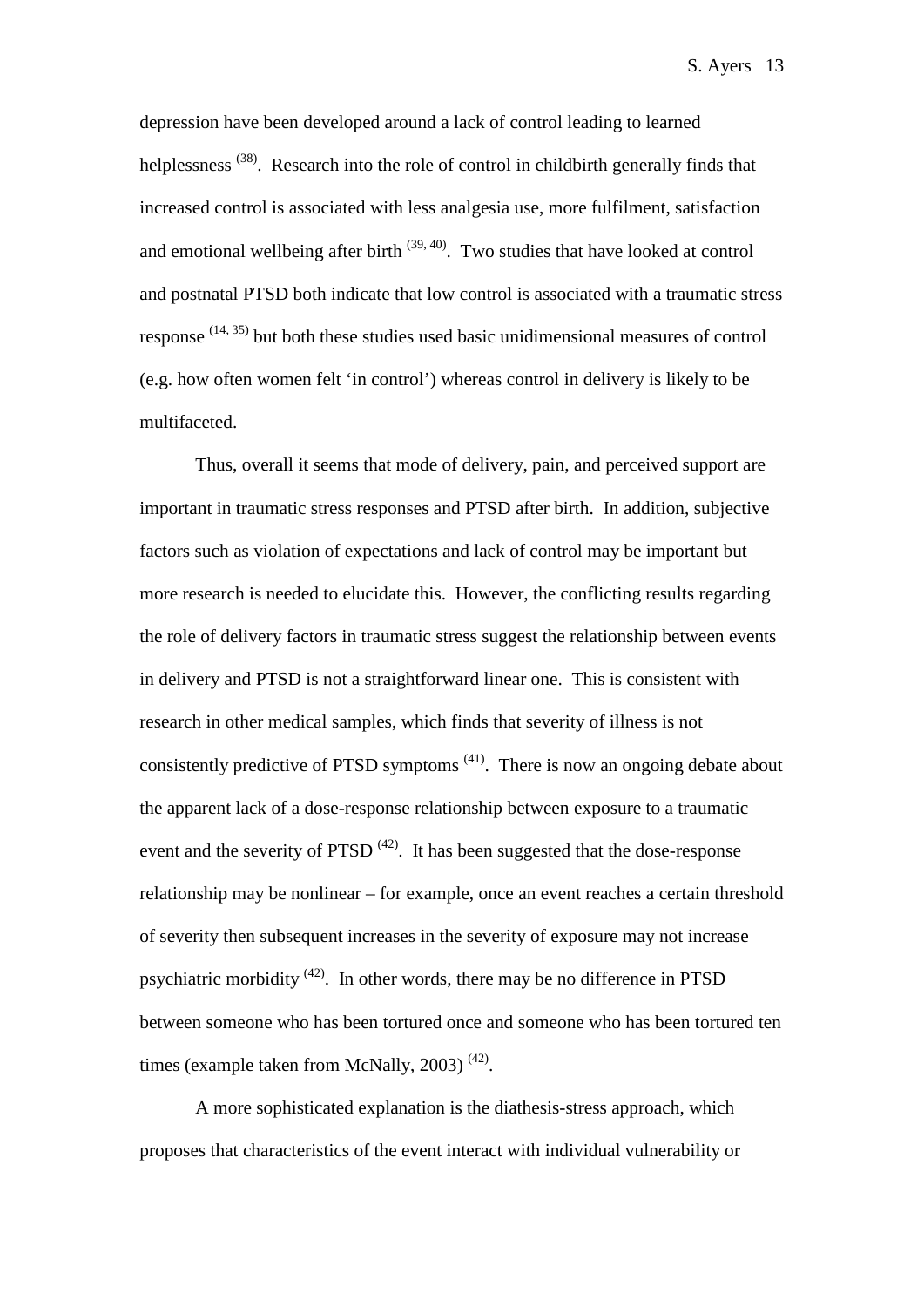strength to determine whether a person develops PTSD or not. In postnatal PTSD, for example, a woman with a history of psychological problems might be traumatised by a normal vaginal delivery - particularly if she is treated insensitively or the events of delivery match onto previous problems. An example of this is a multiparous woman who developed PTSD after the birth of her third child. Her first child was born with a serious heart defect and had to have surgery very soon after birth, and again during her third pregnancy. She did not feel traumatised by the first delivery but suffered from postnatal depression. The second pregnancy and birth were fine. However, during the third delivery her labour progressed very quickly and, although she told the staff she thought the baby was coming, she was not checked until the baby's head was almost crowning. When the baby was delivered he was blue, just as her first child had been. In the subsequent few moments this woman was convinced her baby was dead and, despite the baby being fine after a few minutes, she subsequently developed PTSD  $(35)$ .

At the other extreme are women with good psychological health and coping mechanisms who recover from more objectively traumatising deliveries. An example of this is a primiparous woman who had a long labour that ended with an emergency caesarean in which the epidural anaesthetic was not effective. When the surgeon cut into her she felt excruciating pain, screamed, and was given a general anaesthetic. After delivery she had almost no symptoms of traumatic stress and was making a remarkable recovery  $(35)$ . This is in contrast to the case study outlined at the beginning of this paper where a woman with a similar delivery experience developed PTSD  $^{(2)}$ . The diathesis-stress model helps to account for differences like these in women's psychological responses to delivery. It also explains the inconsistent results on the role of delivery factors in postnatal PTSD.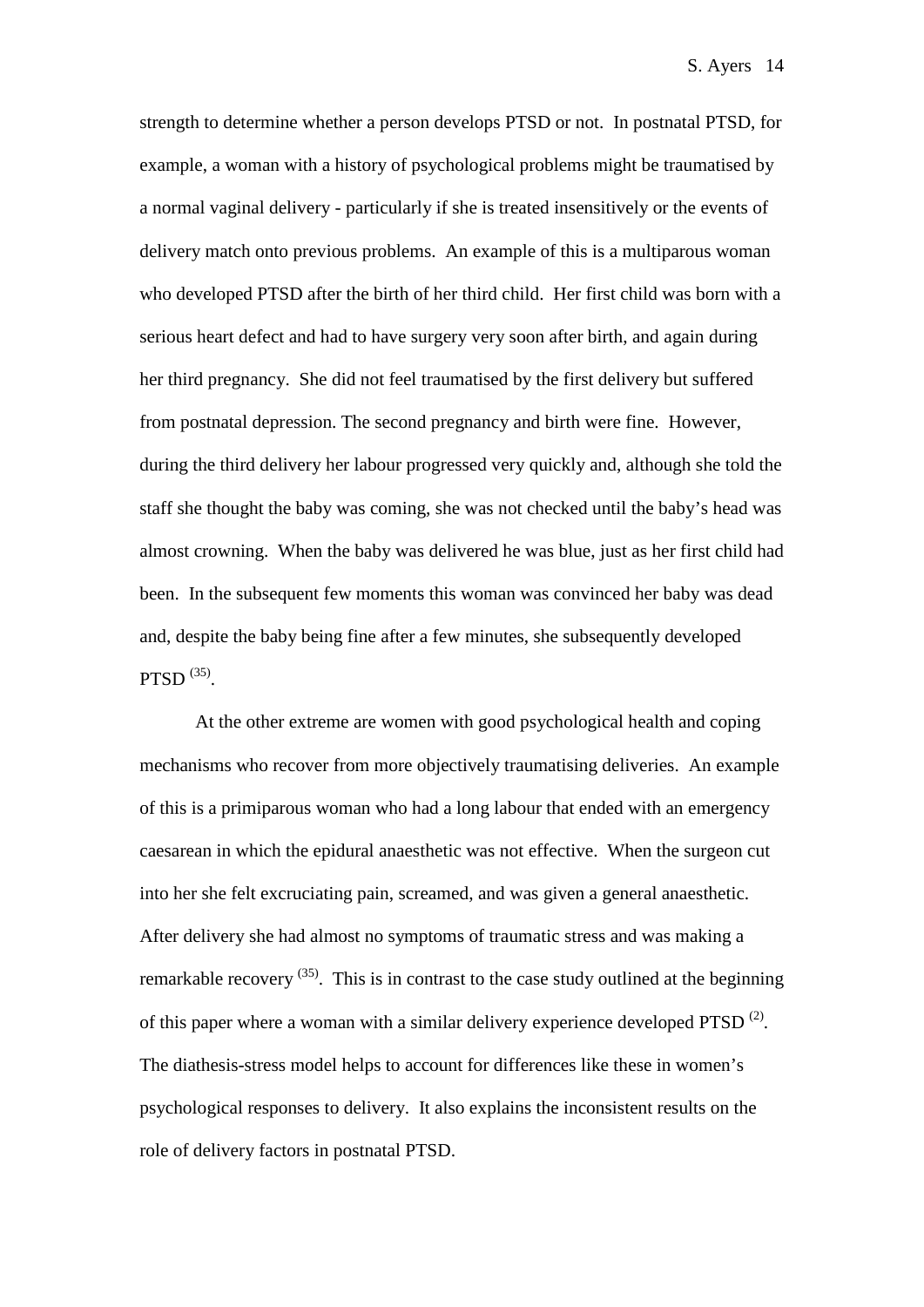#### *Postnatal risk factors and postnatal PTSD*

Very few studies have looked at postnatal factors associated with PTSD. What research is available suggests that additional stress, use of coping strategies, and low support is associated with postnatal traumatic stress responses  $(14, 35)$ . In addition, Czarnocka & Slade (2000)<sup>(13)</sup> found that blaming oneself and/or staff for events in birth is associated with traumatic stress, although this finding is not consistent  $(35)$ . Overall, these findings are broadly coherent with research in non-obstetric samples, which also finds that additional stress, low support, and possibly complex emotions like guilt, shame and blame contribute to the development of PTSD  $(43, 44)$ . However, it is currently unclear just how post-event factors affect PTSD. For example, they may contribute to the cause of PTSD by increasing the 'stress load', and/or interfere with recovery processes.

#### *What can we conclude about risk factors?*

It is hard to draw firm conclusions about risk factors and causes of postnatal PTSD because the available research is sparse, mostly retrospective, often looks at different risk factors, uses different measures of outcome, and has been carried out in different countries where birthing practices may differ. In addition, most of the research reviewed here does not account for PTSD in pregnancy, or lifetime PTSD, with the exception of one study  $(11)$ . It is possible that women with a history of trauma and/or PTSD have fundamentally different risk factors than women with no history of trauma or PTSD. There are also many areas where further research is needed to consolidate findings and clarify the role of factors such as control, violation of expectations, and blame. In addition, some variables have not been examined that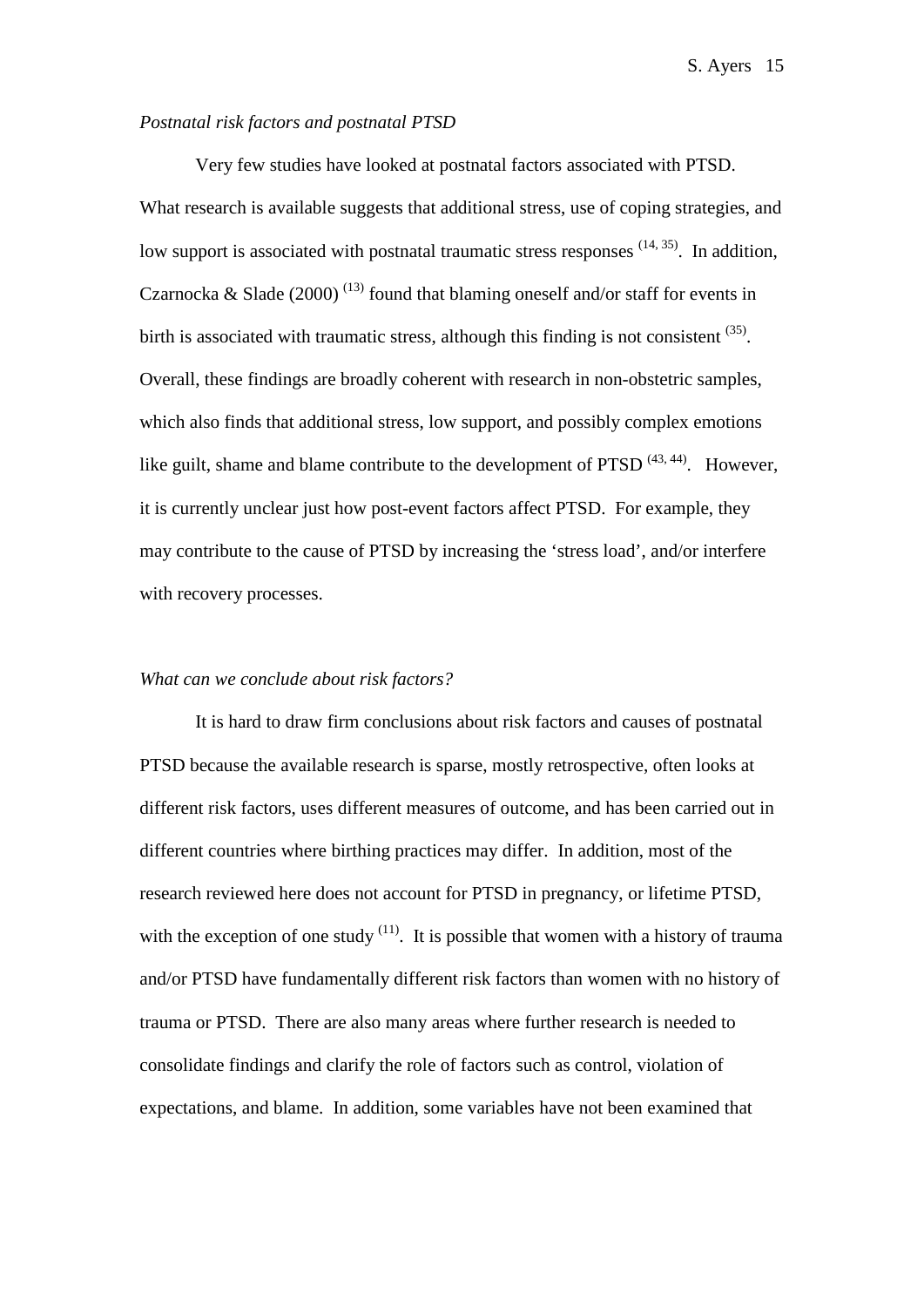might be important in postnatal PTSD, such as a history of sexual abuse or other trauma.

Therefore conclusions need to be cautious. From this review, it is possible to draw a few tentative conclusions about prenatal, delivery, and postnatal risk factors for traumatic stress responses. Appraising birth as traumatic is primarily associated with obstetric factors such as type of delivery, type of analgesia, duration of labour, blood loss, pain and medical intervention. Although appraisal of birth as traumatic is associated with both a traumatic stress response  $(35)$  and PTSD  $(18)$  it does not necessarily mean that all women who appraise birth as traumatic will have symptoms of psychopathology.

A severe traumatic stress response, on the other hand, is associated with a broad range of factors. Psychosocial risk factors (e.g. anxiety, neuroticism, poor coping, low self-efficacy for birth, low support in pregnancy), broad obstetric factors (e.g. type of delivery, pain, low support in labour), subjective factors in delivery (e.g. control, violation of expectations), and postnatal factors (additional stress, coping, low support) are all associated with a traumatic stress response. However, as previously mentioned the majority of women with a severe traumatic stress response after birth may well recover spontaneously without intervention.

Postnatal PTSD is associated with fewer factors but this may be because the studies that have measured clinical PTSD as an outcome (using standardised measures) have tended to examine only a few risk factors. The study of postnatal PTSD also requires large samples in order to identify enough women with postnatal PTSD to carry out meaningful analyses. The research reviewed here in this paper suggests that postnatal PTSD is associated with a history of psychological problems, mode of delivery and low support during labour. These vulnerability and risk factors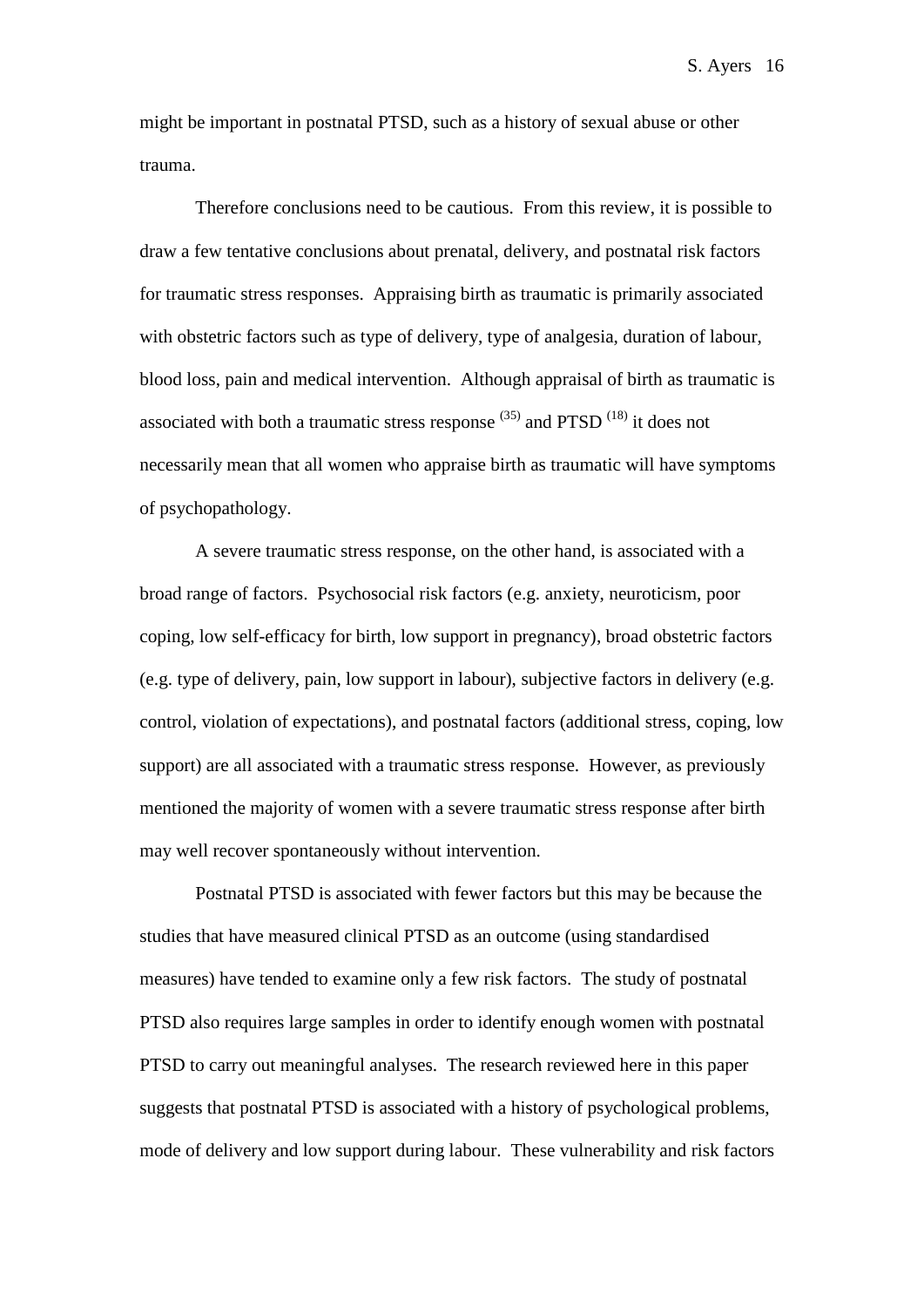for postnatal stress responses are shown in Figure 1, which summarises the main findings of research reviewed here and speculates about possible pathways between these factors and postnatal PTSD.

[Insert Figure 1 about here]

In summary, the research indicates that approximately one to two percent of women may develop chronic postnatal PTSD and that there are a range of prenatal, perinatal, and postnatal risk factors for postnatal traumatic stress. The implications of this should not be underestimated. First, there is the obvious effect on the mental health of the woman – and healthcare costs and implications of this. There are also likely to be secondary effects on the infant, existing children, and the family unit. In addition, the common comorbidity of PTSD with other disorders, such as depression and substance abuse, means that women may be misdiagnosed and treated on the basis of secondary psychopathology, which may not be successful. It is therefore really important that postnatal PTSD is more widely recognised and screened for. The next section therefore looks at how to screen for postnatal PTSD and traumatic stress responses, and the final section looks at recommendations for treatment.

#### **Screening for postnatal PTSD**

The gold standard for diagnosing PTSD is a clinical interview carried out by a psychiatrist or clinical psychologist. However, this is costly and not always realistic. There are therefore many standardised questionnaires available that can be used to screen for a severe traumatic stress response, ASD, or PTSD. For a more detailed discussion of questionnaire measures of postnatal psychological symptoms see Ayers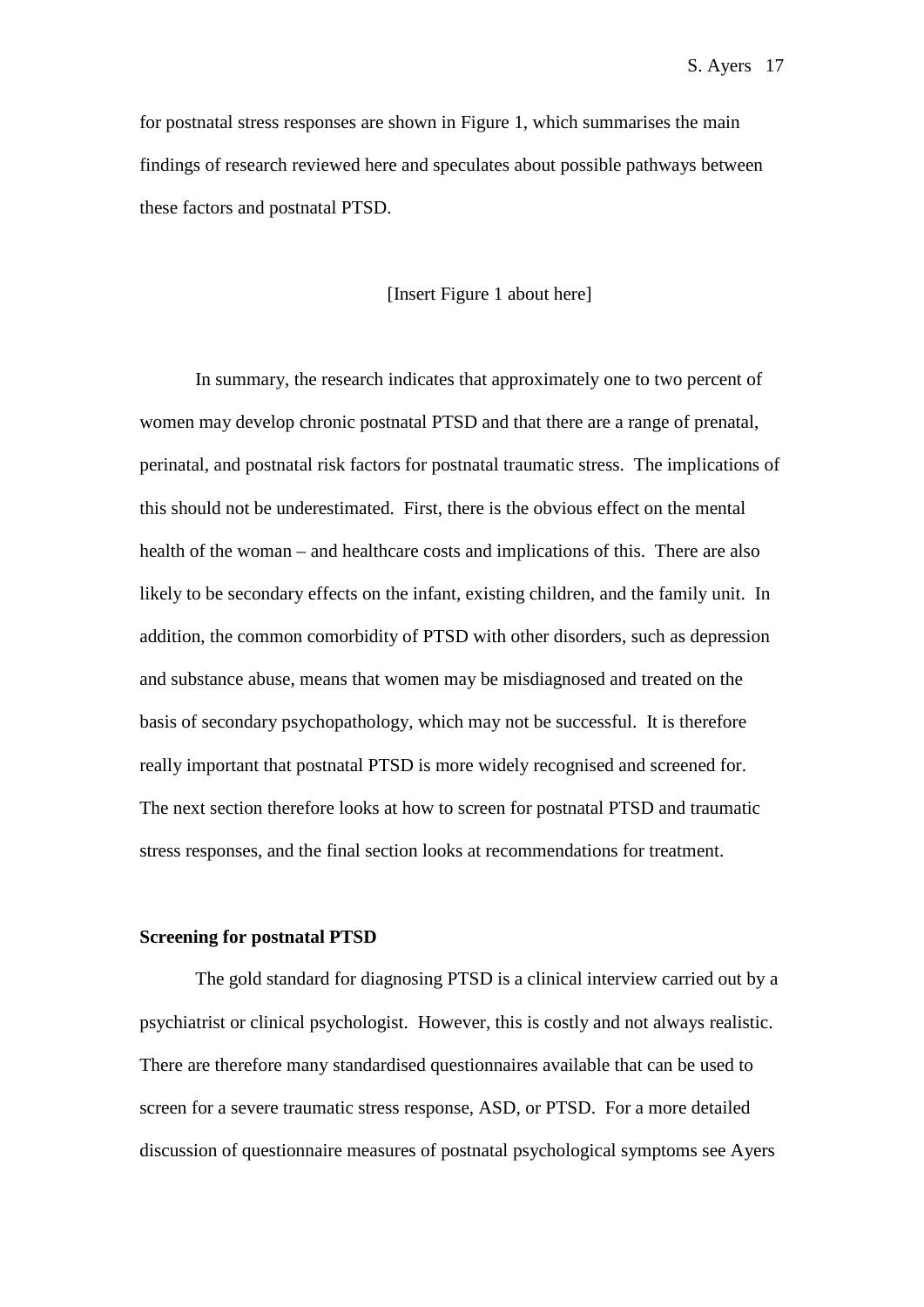$(2001)^{(45)}$ . A severe traumatic stress response can be screened for by using either the Impact of Event Scale (IES)  $^{(46)}$  or the Revised Impact of Event Scale (Revised-IES)  $<sup>(46)</sup>$ . The IES measures symptoms of avoidance and intrusions. The Revised-IES also</sup> measures symptoms of arousal. This scale has been widely used in obstetric samples and other patient groups. It can be applied to childbirth by asking women to answer questions with regard to their experience of childbirth. It provides separate scores for symptoms of intrusions, avoidance, and arousal (Revised-IES only). Scores of symptoms of intrusions or avoidance between 9-19 indicate a moderate traumatic stress response; 20+ indicates a severe traumatic stress response.

Clinical PTSD should be screened for using a standardised measure that follows DSM-IV criteria as outlined at the beginning of this paper. It should also be screened for one month after birth or later because of the duration criterion. In fact, because of spontaneous recovery after traumatic events it is recommended to wait until three months because there is a drop in the rate of recovery after this time  $(5)$ . A few questionnaires have been used to measure PTSD in obstetric samples – all of which follow diagnostic criteria for DSM-IV. However, all these questionnaires need some modification so that symptoms are measured in relation to childbirth and not other events.

The PTSD symptom scale  $(PSS)$ <sup> $(48)$ </sup> can be used as a questionnaire or an interview and is easily referred to childbirth. It has been used in studies of postnatal PTSD  $(11, 12)$  and has been validated against clinical interviews with a sensitivity of 0.62 and a specificity of  $1^{(48)}$ . However, since this research was carried out, the PSS has been further developed into the PTSD Diagnostic Scale (PDS)<sup>(49)</sup>. The PDS includes a measure of trauma history as well, which is a major advantage. However a drawback of the PDS is that the trauma history scale is completed first and if women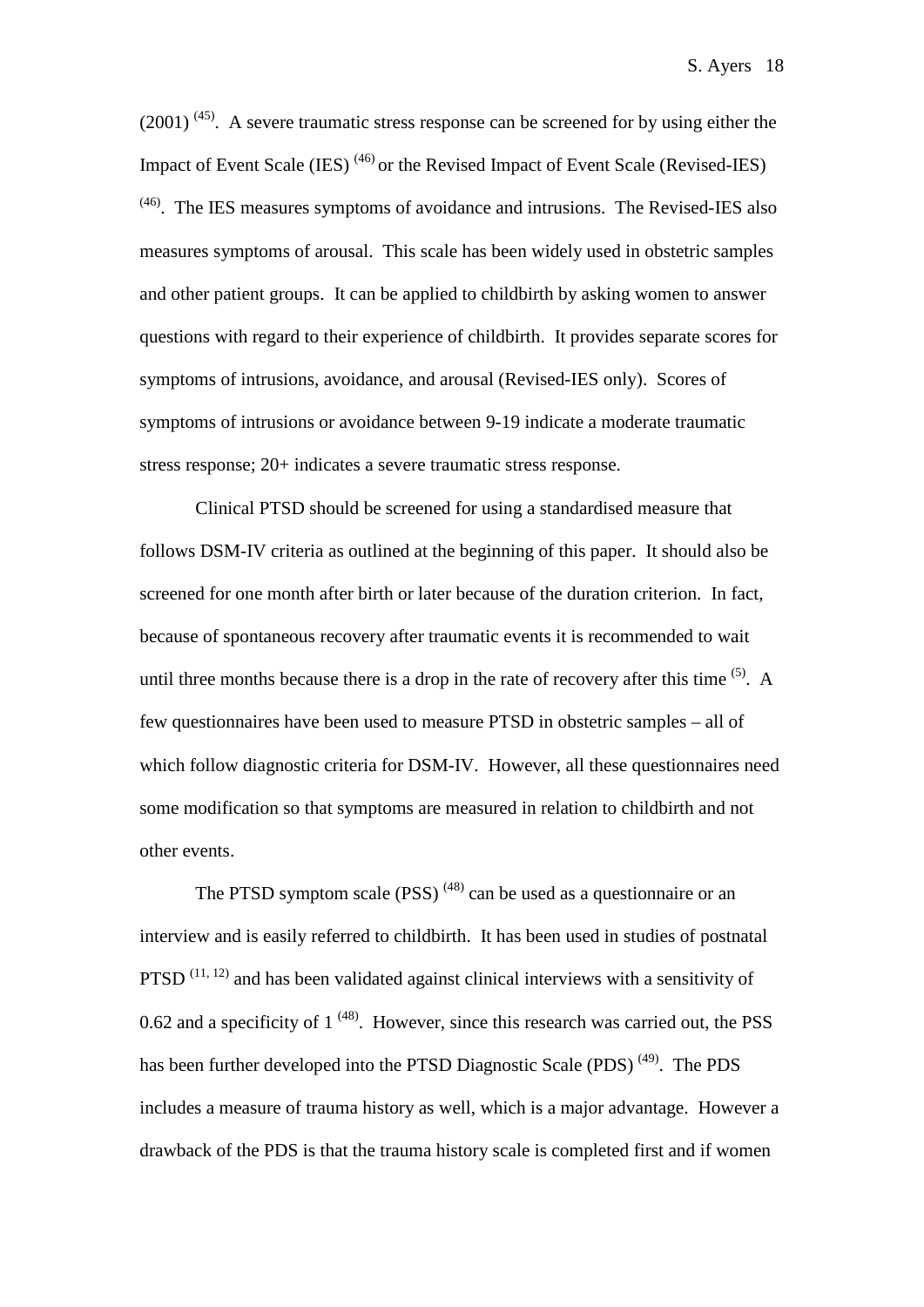do not report a trauma they are not required to complete the rest of the questionnaire regarding symptoms. This is a problem because many women do not think of childbirth as comparable to the other traumatic events listed (e.g. earthquakes, sexual assault, military combat etc). Therefore many women report no traumatic events and do not complete the scale – despite some of them having symptoms that fulfil criteria for postnatal PTSD. This can be overcome by putting the trauma history questions at the end of the questionnaire and asking women to first complete the section measuring symptoms in relation to their experience of birth.

Another measure of PTSD that has been used in postnatal samples is the Traumatic Event Scale  $(TES)$ <sup>(18)</sup>. This has not been validated against clinical interviews so there are no data on sensitivity or specificity. However, it has been used in large studies of postnatal women (16, 18).

Using these measures as simple screening tools during the postnatal period would enable us to identify women with a severe traumatic stress response or postnatal PTSD who may benefit from treatment. The next section therefore looks at intervention and treatment.

#### **Intervention and treatment for postnatal PTSD**

Whatever intervention and treatment is offered it is imperative that it is based on research evidence. Because of the lack of research into intervention in postnatal PTSD this section therefore draws on the literature into the efficacy of treating PTSD in other groups.

For postnatal PTSD, intervention is possible at primary, secondary and tertiary levels. Primary prevention is possible if vulnerable women are identified in pregnancy by screening for risk factors, such as a history of trauma or psychological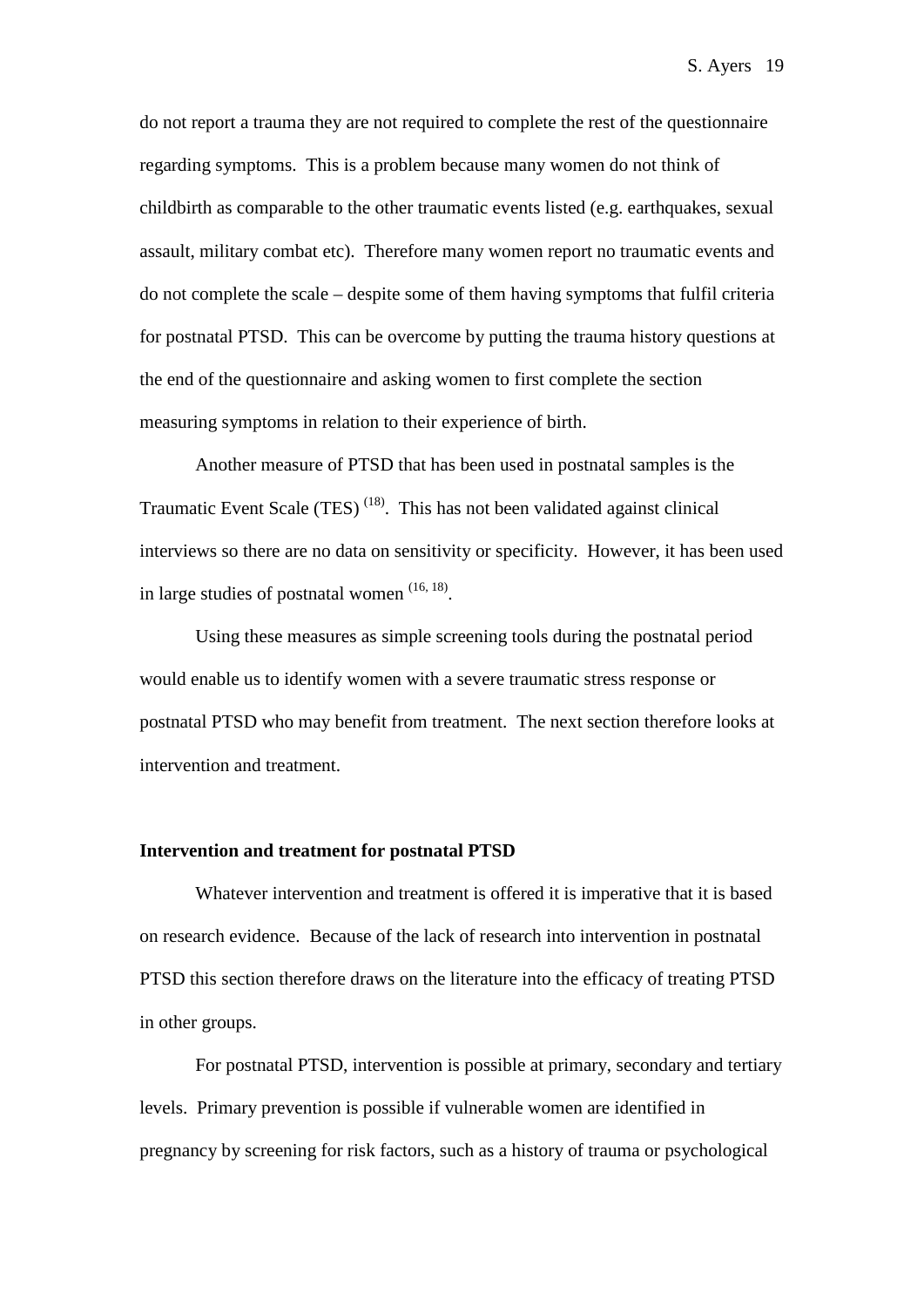problems. These women could be offered alternative birth procedures or their notes could be marked so that staff provides extra care and support during delivery. Secondary prevention is possible by screening women for a severe traumatic stress response or acute stress disorder (ASD) after birth and offering them appropriate treatment. Finally, tertiary prevention is possible if vulnerable or traumatised women are followed up in the long term to identify those who develop chronic PTSD so they can be offered further treatment, perhaps in conjunction with their family to address secondary effects.

In terms of tertiary prevention, research into treatment of PTSD in nonobstetric samples has established that psychotherapy in the form of cognitive behavioural therapy (CBT) is a safe and effective way to treat PTSD across a range of traumas (see Harvey, Bryant & Tarrier, 2003, for a review)  $^{(50)}$ . CBT typically involves education, exposure, cognitive restructuring, and anxiety management and usually comprises 9-12 sessions, each lasting between 60 and 90 minutes. This treatment is used with patients who are identified as having PTSD and is often combined with pharmacological treatment such as SSRI's.

In terms of secondary prevention, the efficacy of providing psychotherapy to people who have a severe traumatic stress response is debated because of the spontaneous recovery of many people in the initial months after the event. Subsequently, research has tried to identify people at high risk of developing PTSD with whom therapy might be effective. One possible way to do this is to identify people with ASD, as research suggests that approximately 80% of people with ASD will go on to develop  $PTSD^{(51)}$ . Early, brief CBT interventions (5-6 sessions) with people with ASD are effective in reducing later PTSD. For example, Bryant et al  $(1998)^{(52)}$  provided brief CBT or supportive counselling to people with ASD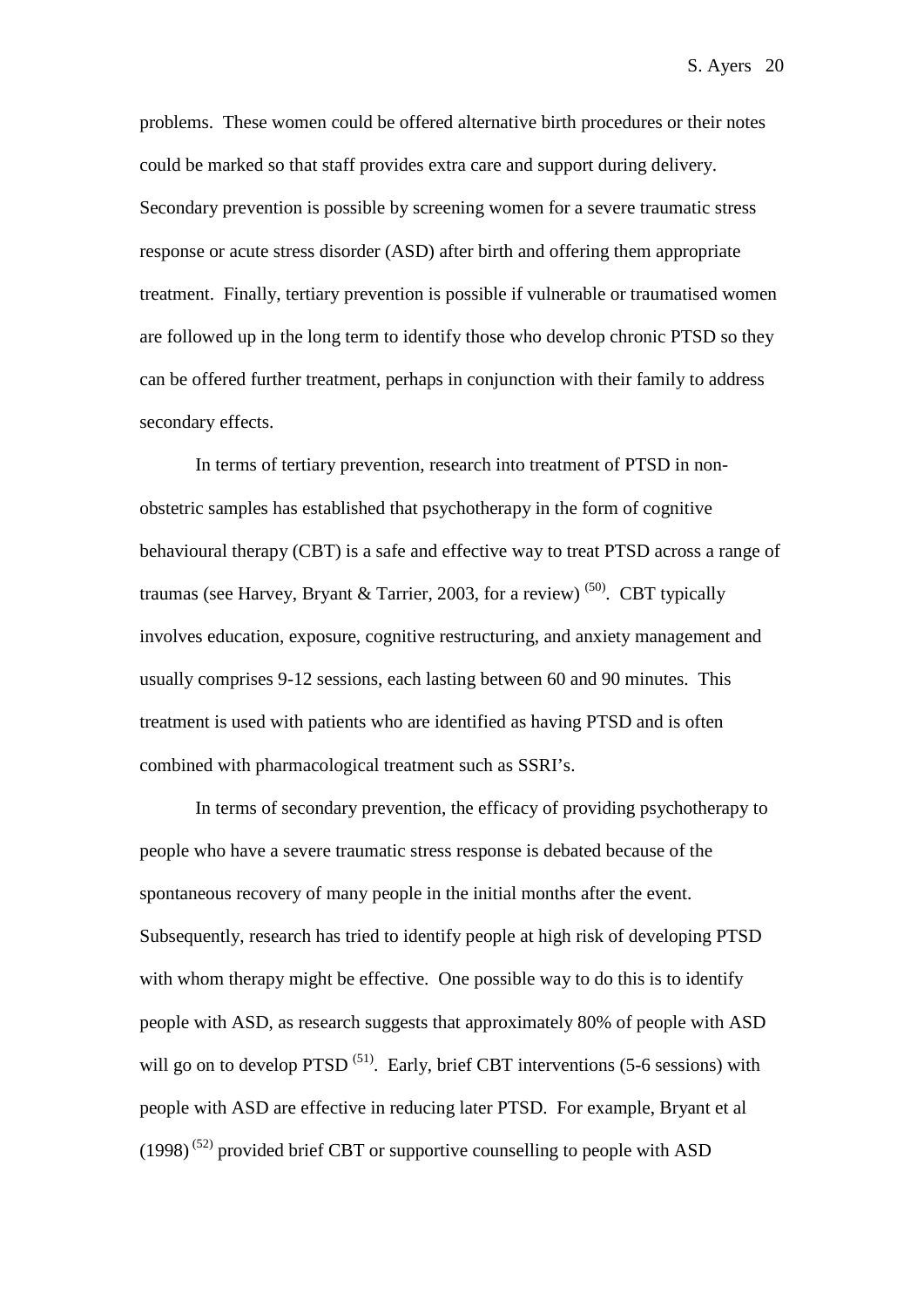following mild traumatic brain injury. Six months later only 8% of the CBT group had PTSD compared to 58% of those who received supportive counselling.

These early, brief CBT interventions should not be confused with debriefing interventions, which are currently controversial. Debriefing is a term that includes a range of approaches that usually consist of one short session within four weeks of a traumatic event where individuals are encouraged to talk about the event to promote emotional processing. Originally, psychological debriefing was proposed as a highly structured group session that included introduction, going over the facts, thoughts and impressions, emotional reactions, normalising, planning for the future, and disengagement  $(53, 54)$ . Alternative approaches to debriefing have been suggested  $(55)$ but different approaches share a common goal of identifying emotional responses, encouraging their expression, and legitimising them. The attraction of debriefing is the potential to prevent the development of PTSD with one short session very soon after the event. However, research examining the efficacy of debriefing in nonobstetric samples has found little evidence that it is effective and some evidence that it may increase the risk of developing PTSD <sup>(56)</sup>.

Despite the controversy surrounding the use of debriefing interventions, it seems to be increasingly used with postnatal women. Small et al  $(2000)^{(57)}$  report that 36% of UK healthcare trusts have formal arrangements for postnatal debriefing and an additional 26% plan to implement similar procedures. Two studies have looked at debriefing in postnatal samples with mixed results. Lavender & Walkinshaw  $(1998)$ <sup>(58)</sup> randomised 114 primiparous women in the UK into either a debriefing intervention or normal care and found that women who received the intervention had lower anxiety and depression scores three to four weeks after birth. In contrast, Small et al (2000) (57) randomised 1041 women in Australia into debriefing or normal care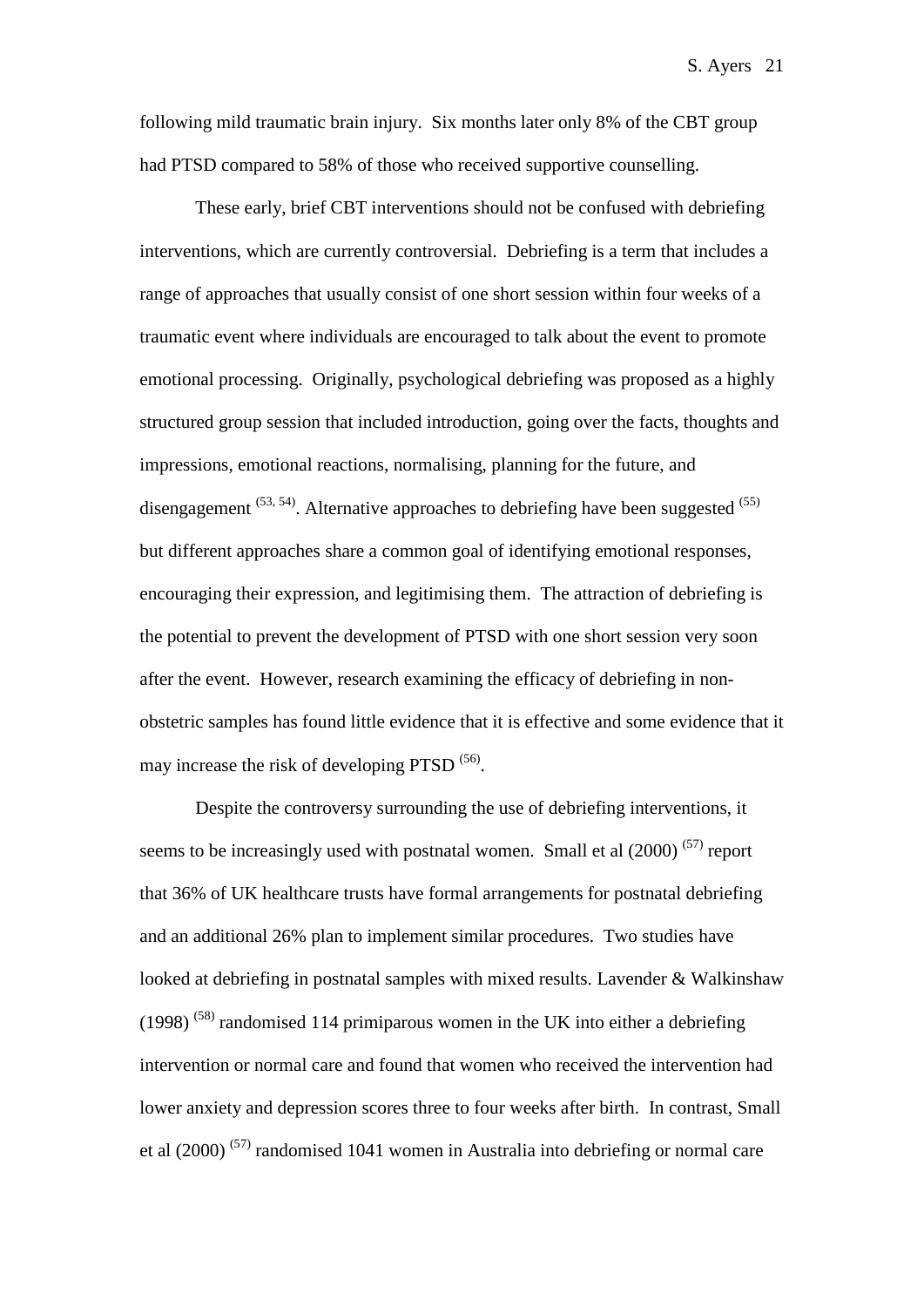and found no significant differences between groups in depression months after birth. There is therefore conflicting information about the efficacy of debriefing in postnatal samples. However, neither study looked at traumatic stress responses. In addition, samples were restricted to primiparous women <sup>(58)</sup> or women who had assisted or operative deliveries (57). Both studies also used midwife-led debriefing, which was unstructured and provided an opportunity for women to discuss their experience and concerns about events in birth. This type of debriefing is very different to psychological approaches and it may be that midwife-led debriefing is potentially more effective in reducing traumatic stress symptoms, but this is yet to be tested properly and there is a desperate need for more research into intervention for postnatal PTSD generally.

#### *Recommendations for treatment*

In summary, therefore, until further research is available that looks at interventions for postnatal PTSD the safest course of action is to use brief CBT interventions with women who have a severe stress response or ASD, and longer CBT interventions with women who have chronic postnatal PTSD.

#### **Summary & Conclusion**

From this review it can be concluded that up to 10% of women have severe traumatic stress responses to birth although only 1-2% of women actually develop chronic postnatal PTSD. The limited research available suggests that a history of psychiatric problems, mode of delivery, and low support during labour put women at increased risk of postnatal PTSD, although there is unlikely to be a simple relationship between mode of delivery and traumatic stress responses. Current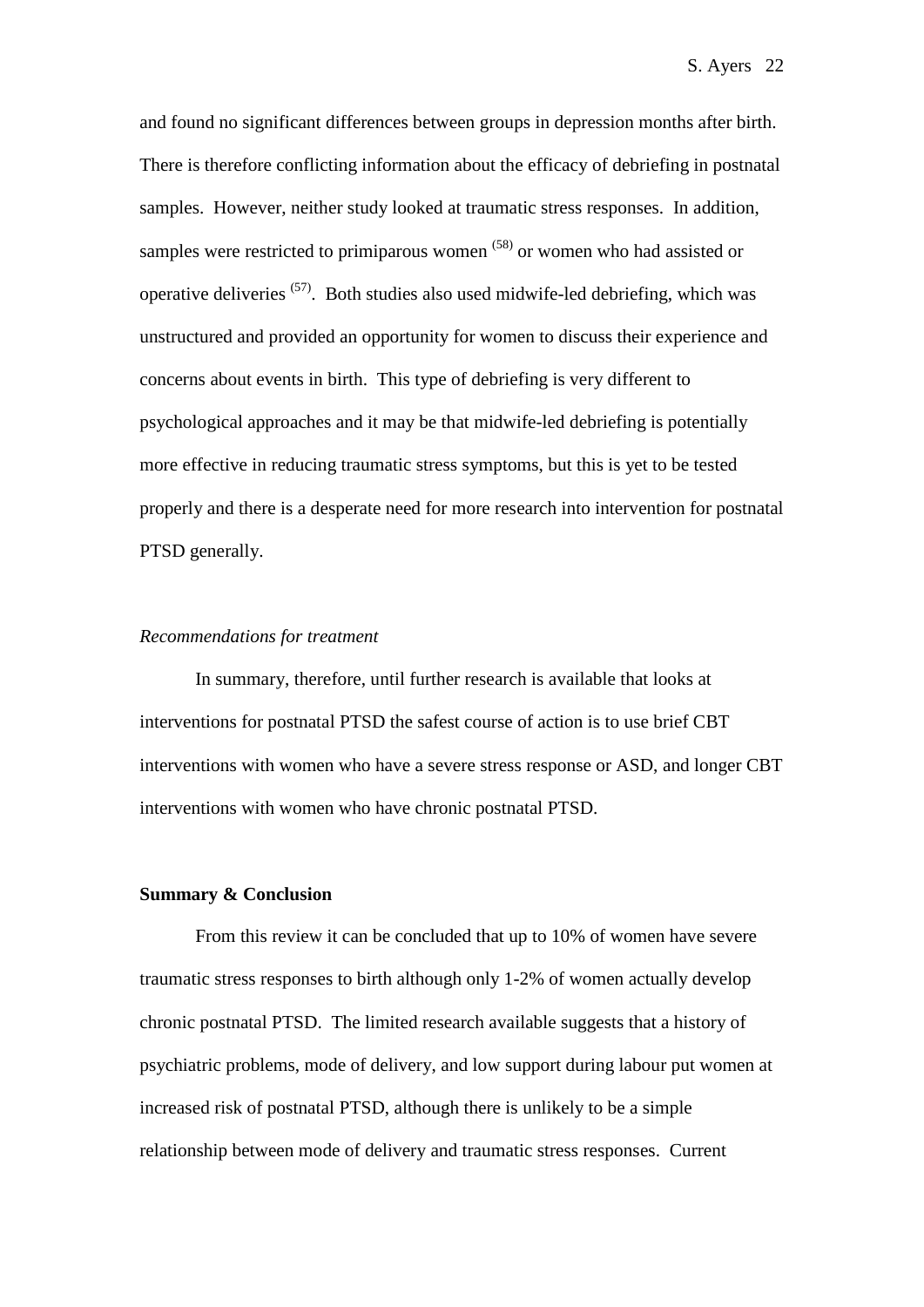evidence suggests that a brief CBT intervention should be used with women who have a severe traumatic stress response, and longer CBT interventions with women with postnatal PTSD. More research is needed to confirm prenatal, perinatal and postnatal risk factors. In addition, the role of certain variables such as a history of sexual abuse, lack of control in birth and blame after birth need to be examined further. Finally, future research must differentiate between women who have pre-existing PTSD and new cases of PTSD that develop as a direct result of childbirth, as it is possible that vulnerability and risk factors differ for these two groups.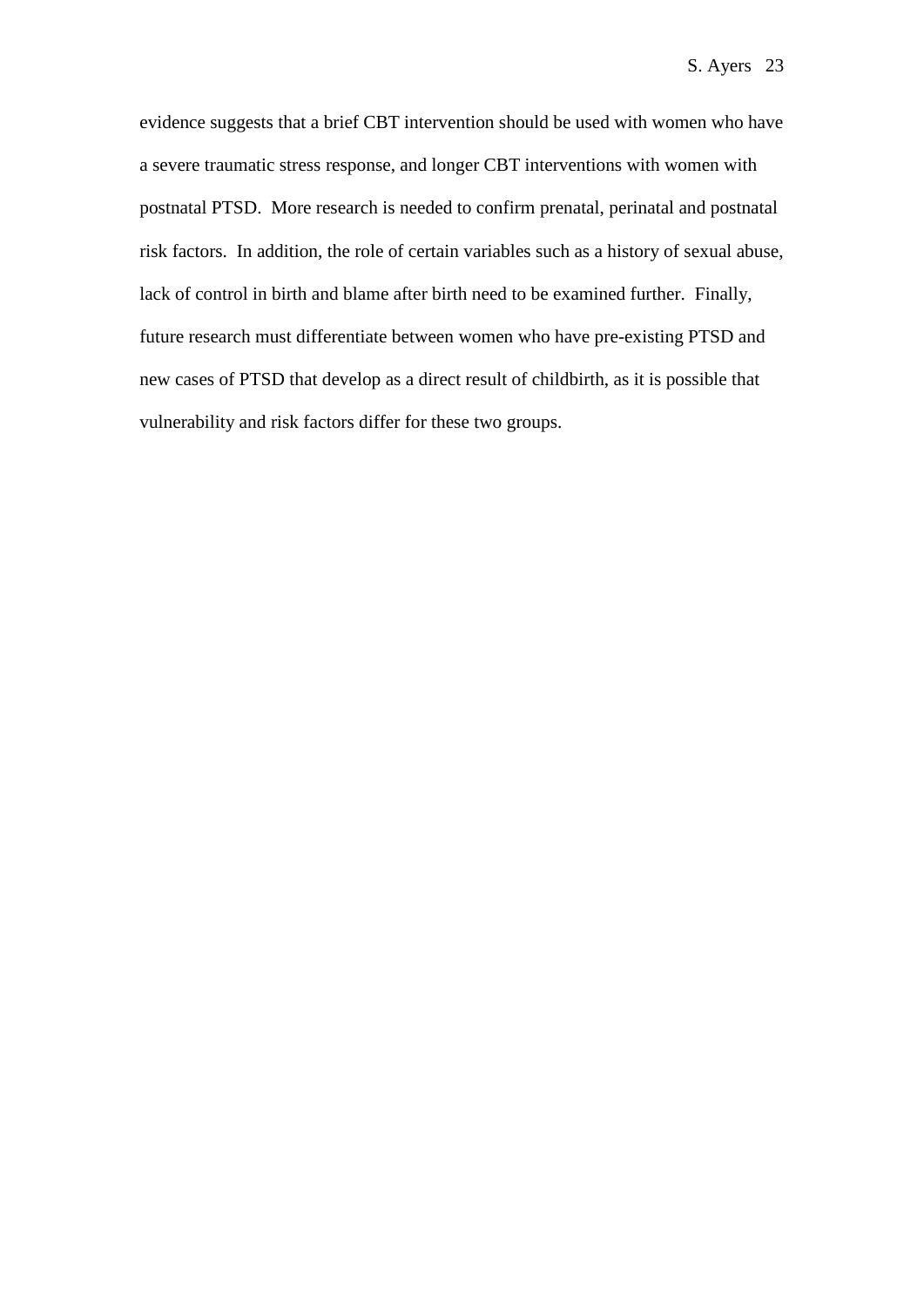#### **References**

- 1. American Psychiatric Association: Diagnostic and Statistical Manual of Mental Disorder, 4<sup>th</sup> Edition (DSM-IV). Washington, DC: American Psychiatric Association, 1994.
- 2. Ballard C, Stanley A & Brockington I. Post-traumatic stress disorder (PTSD) after childbirth. British Journal of Psychiatry, 1995; 166: 525-28.
- 3. Breslau N. Epidemiology of trauma and posttraumatic stress disorder. In R. Yehuda (Ed) Psychological Trauma. Review of Psychiatry Series (Vol 17). Washington, DC: American Psychiatric Press Inc, 1998:1-29.
- 4. Maclean LI, McDermott ME, & May CP Method of delivery and subjective distress: women's emotional responses to childbirth practices. Journal of Reproductive and Infant Psychology, 2000; 18 (2): 153-162.
- 5. Rothbaum BO & Foa EB. Subtypes of posttraumatic stress disorder and duration of symptoms. In J.R.T. Davidson & E.B. Foa (Eds) Posttraumatic Stress Disorder: DSM-IV and beyond. Washington: American Psychiatric Press, 1993:23-35.
- 6. Horowitz MJ. Stress Response Syndromes. Northvale, NJ: Jason Aronson, 1986.
- 7. Moleman N, van der Hart O & van der Kolk B. The partus stress reaction: a neglected etiological factor in postpartum psychiatric disorders. The Journal of Nervous and Mental Disease, 1992; 180(4): 271-72.
- 8. Ralph K & Alexander J. Bourne under stress. Nursing Times, 1994; 90(12): 28- 30.
- 9. Fisch RZ, Tadmor O. Iatrogenic post-traumatic stress disorder [letter]. Lancet, 1989; 2(8676): 1397.
- 10. Fones C. Posttraumatic stress disorder occurring after painful childbirth. Journal of Nervous & Mental Disease, 1996; 184(3): 195-196.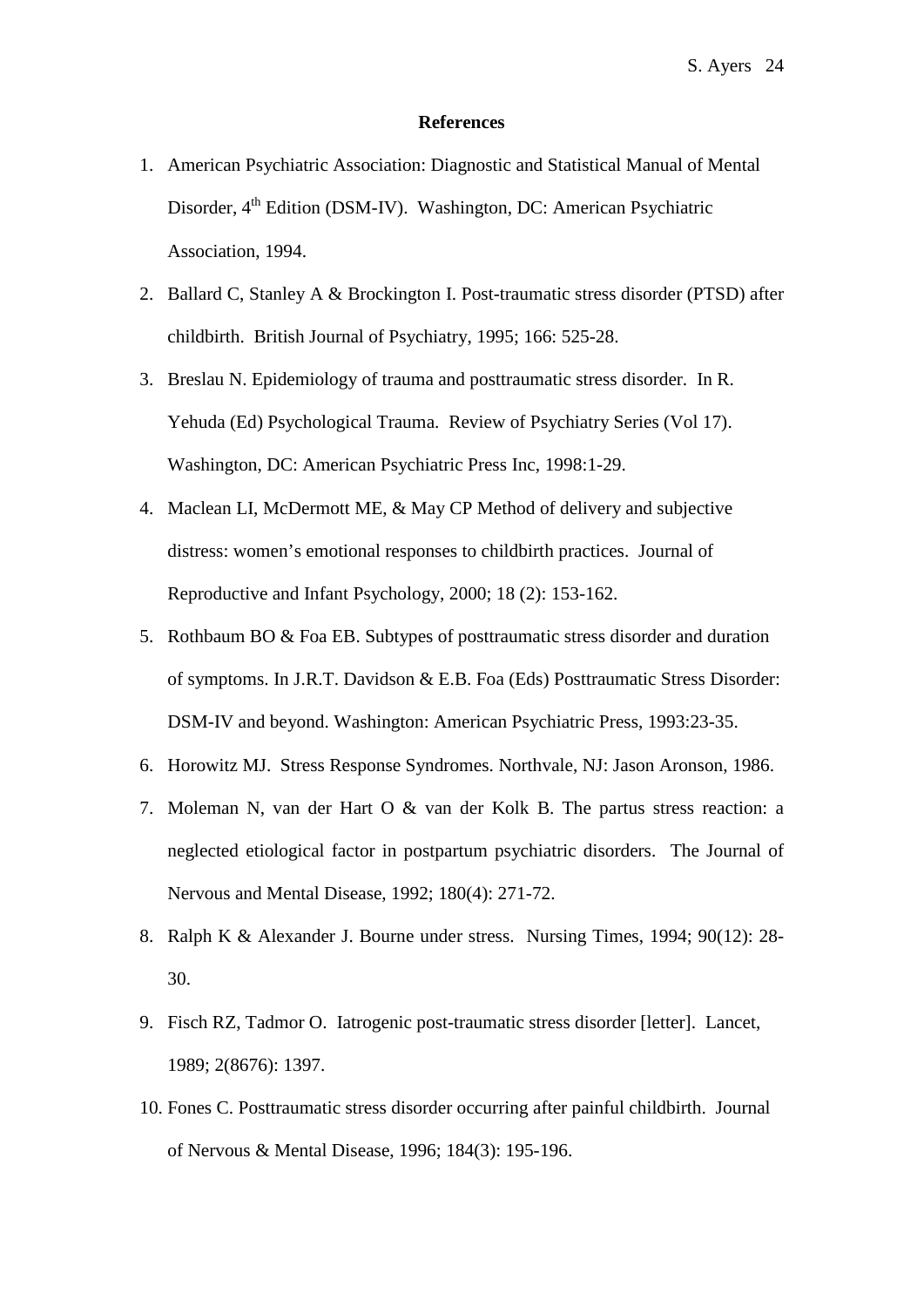- 11. Ayers S & Pickering AD. Do women get post-traumatic stress disorder as a result of childbirth? A prospective study of incidence. Birth, 2001; 28:2: 111-118.
- 12. Creedy DK, Shochet IM & Horsfall J. Childbirth and the development of acute trauma symptoms: incidence and contributing factors. Birth, 2000; 27(2): 104-11.
- 13. Czarnocka J & Slade P. Prevalence and predictors of post-traumatic stress symptoms following childbirth. British Journal of Clinical Psychology, 2000; 39: 35-51.
- 14. Lyons S. A prospective study of post traumatic stress symptoms 1 month following childbirth in an group of 42 first-time mothers. Journal of Reproductive and Infant Psychology 1998; 16: 91-105.
- 15. Skari H, Skreden M, Malt UF, Dalholt M, Ostensen AB, Egeland T & Emblem R. Comparative levels of psychological distress, stress symptoms, depression and anxiety after childbirth – a prospective population-based study of mothers and fathers. British Journal of Obstetrics and Gynaecology, 2002; 109: 1154-1163.
- 16. Söderquist J, Wijma K, Wijma B. Traumatic stress after childbirth: the role of obstetric variables. Journal of Psychosomatic Obstetrics and Gynecology 2002; 23: 31-39.
- 17. Soet JE, Brack GA & Dilorio C. Prevalence and predictors of women's experience of psychological trauma during childbirth. Birth, 2003; 30(1): 36-46.
- 18. Wijma K, Soderquist J & Wijma B. Posttraumatic stress disorder after childbirth: a cross sectional study. Journal of Anxiety Disorders, 1997; 11(6): 587-597.
- 19. Allen S. A qualitative analyses of the process mediating variables and impact of traumatic childbirth. Journal of Reproductive and Infant Psychology, 1998; 16: 107-132.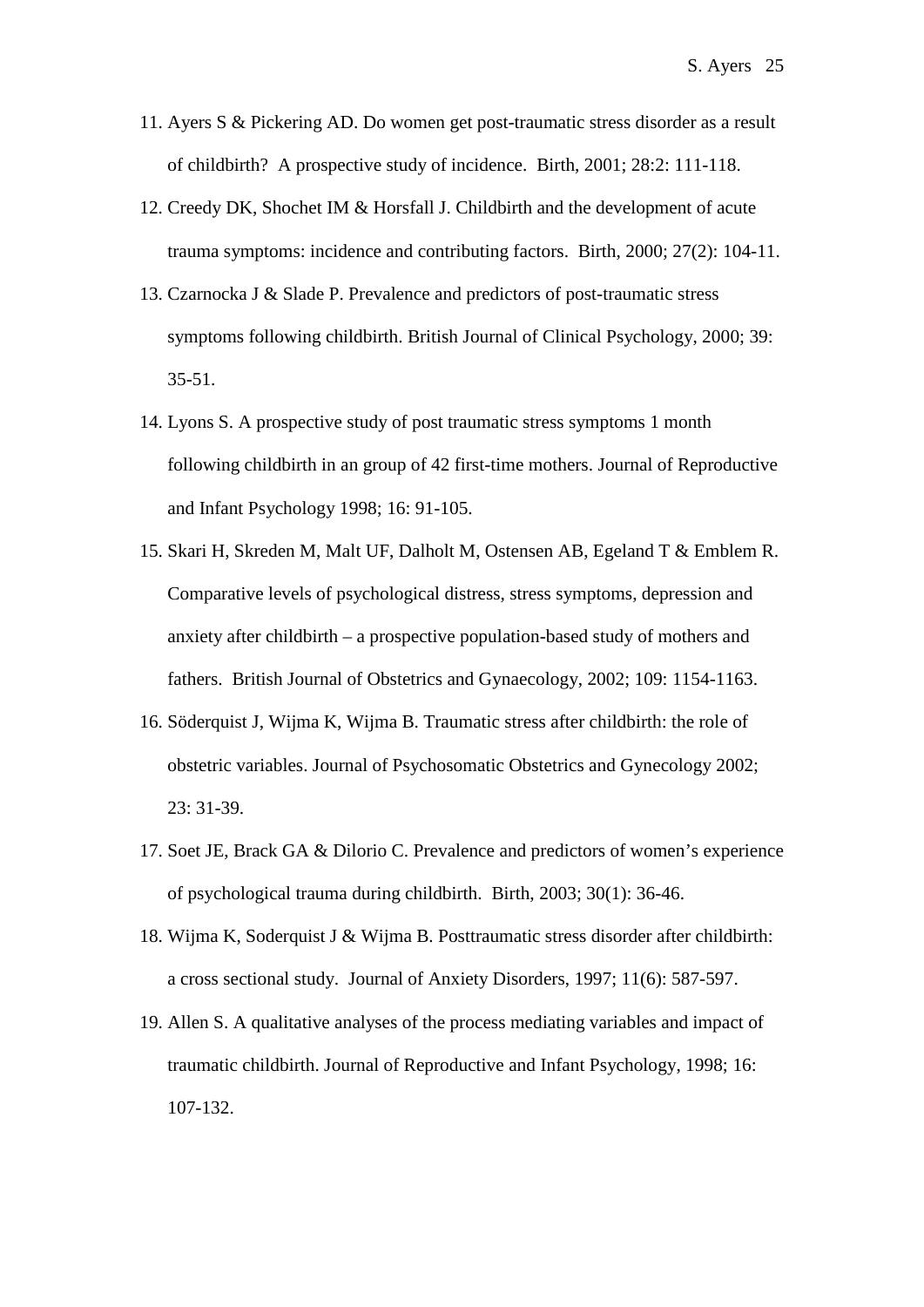- 20. Church S & Scanlan M. Post-traumatic stress disorder after childbirth: do midwives have a preventative role? Postnatal Care 2002; 5: 10-13.
- 21. Menage J. Post-traumatic stress disorder in women who have undergone obstetric and/or gynaecological procedures: a consecutive series of 30 cases of PTSD. Journal of Reproductive and Infant Psychology, 1993; 11: 221-28.
- 22. DeMier RL, Hynan MT, Harris HB, Manniello RL. Perinatal stressors as predictors of symptoms of posttraumatic stress in mothers of infants at high risk. Journal of Perinatology 1996; 16: 276-280.
- 23. Ryding EL, Wijma B, Wijma K. Posttraumatic stress reactions after emergency cesarean section. Acta Obstetricia Gynecologica Scandinavica, 1997; 76: 856-861.
- 24. Ryding EL, Wijma K, Wijma B. Predisposing psychological factors for posttraumatic stress reactions after emergency cesarean section. Acta Obstetricia et Gynecologica Scandinavica 1998; 77: 351-352.
- 25. Ryding EL, Wijma K, Wijma B. Emergency cesarean section: 25 women's experiences. Journal of Reproductive and Infant Psychology 2000; 18: 33-39.
- 26. Bailham D, & Joseph S. Post-traumatic stress following childbirth: a review of the emerging literature and directions for research and practice. Psychology Health & Medicine, 2003; 8(2): 159-168.
- 27. Olde E, van der Hart O, Kleber RJ, & van Son MJM. Posttraumatic stress symptoms following childbirth: A review. (in press)
- 28. Breslau N, Davis GC, Andreski P, Peterson E. Traumatic events and posttraumatic stress disorder in an urban population of young adults. Archives of General Psychiatry, 1991; 48: 216-222.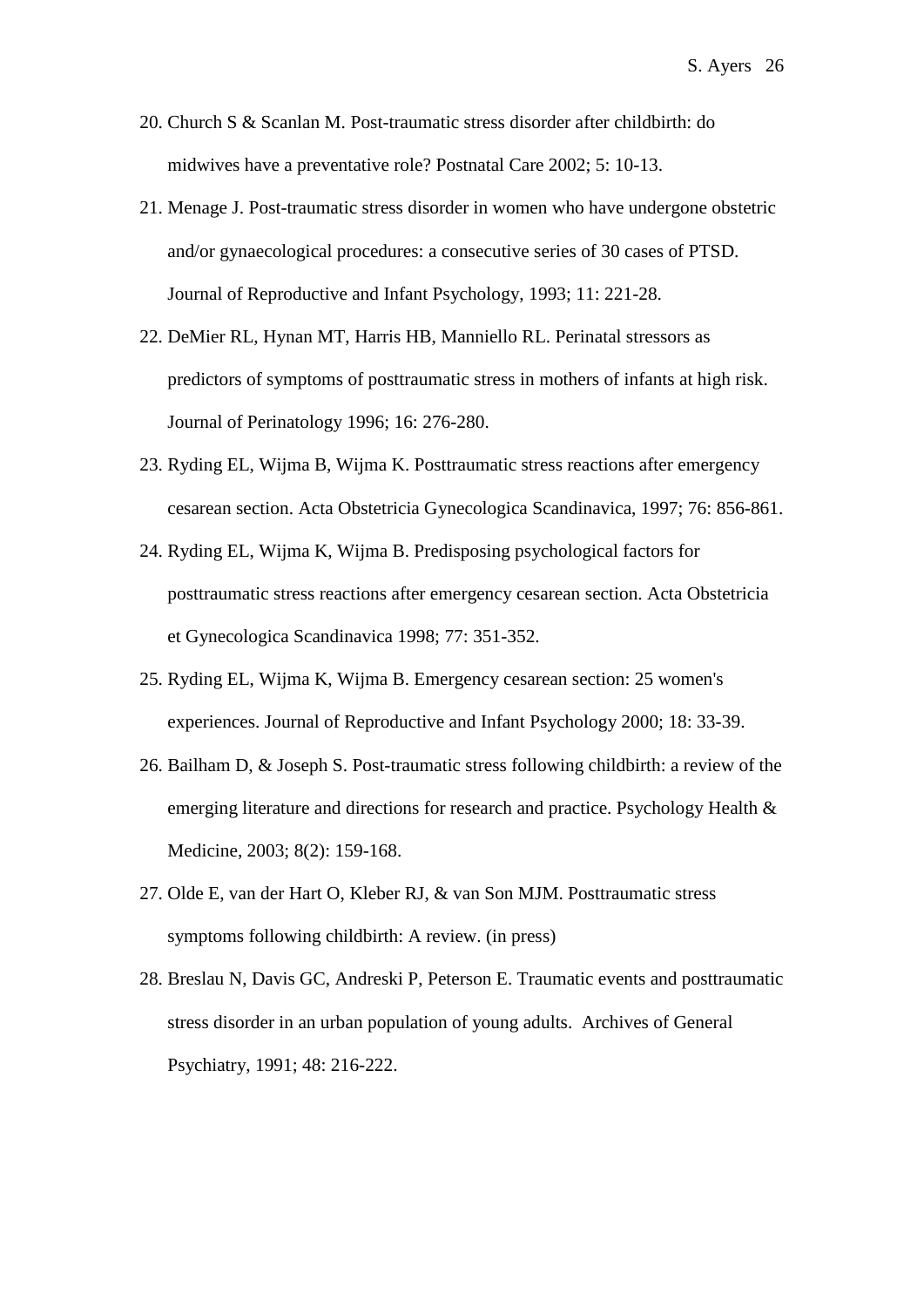- 29. Nishith P, Mechanic MB, Resick PA. Prior interpersonal trauma: the contribution to current PTSD symptoms in female rape victims. Journal of Abnormal Psychology, 2000; 109: 20-25.
- 30. Bremner JD, Southwick SM, Johnson DR, Yehuda R, Charney DS. Childhood physical abuse and combat-related posttraumatic stress disorder in Vietnam veterans. American Journal of Psychiatry, 1993; 150: 235-239.
- 31. Vasterling JJ, Duke LM, Brailey D, Constans JI, Allain AN Jr, Sutker PB. Attention, learning, and memory performances and intellectual resources in Vietnam veterans: PTSD and no disorder comparisons. Neuropsychology, 2002; 16: 5-14.
- 32. Ursano RJ, Fullerton CS, Epstein RS, Crowley B, Vance K, et al. Peritraumatic dissociation and posttraumatic stress disorder following motor vehicle accidents. American Journal of Psychiatry, 1999; 156: 1808-1810.
- 33. Shalev AY, Sahar T, Freedman S, Peri T, Glick N, et al. A prospective study of heart rate response following trauma and the subsequent development of posttraumatic stress disorder. Archives of General Psychiatry, 1998; 55: 553-559.
- 34. Keane TM, Scott WO, Chavoya GA, Lamparski DM, Fairbank J. Social support in Vietnam veterans with posttraumatic stress disorder: a comparative analysis. Journal of Consulting and Clincial Psychology, 1985; 53: 95-102.
- 35. Ayers S. Post-traumatic stress disorder in women following childbirth. Unpublished Ph.D. thesis. University of London, 1999.
- 36. Gray, J.A. Framework for a taxonomy of psychiatric disorder. In S.H.M. Van Goozen, N.E. Van der Poll and J.A. Sergeant (Eds.) Emotions: Essays on Emotion Theory. New Jersey: Lawrence Erlbaum Associates, 1994:29-53.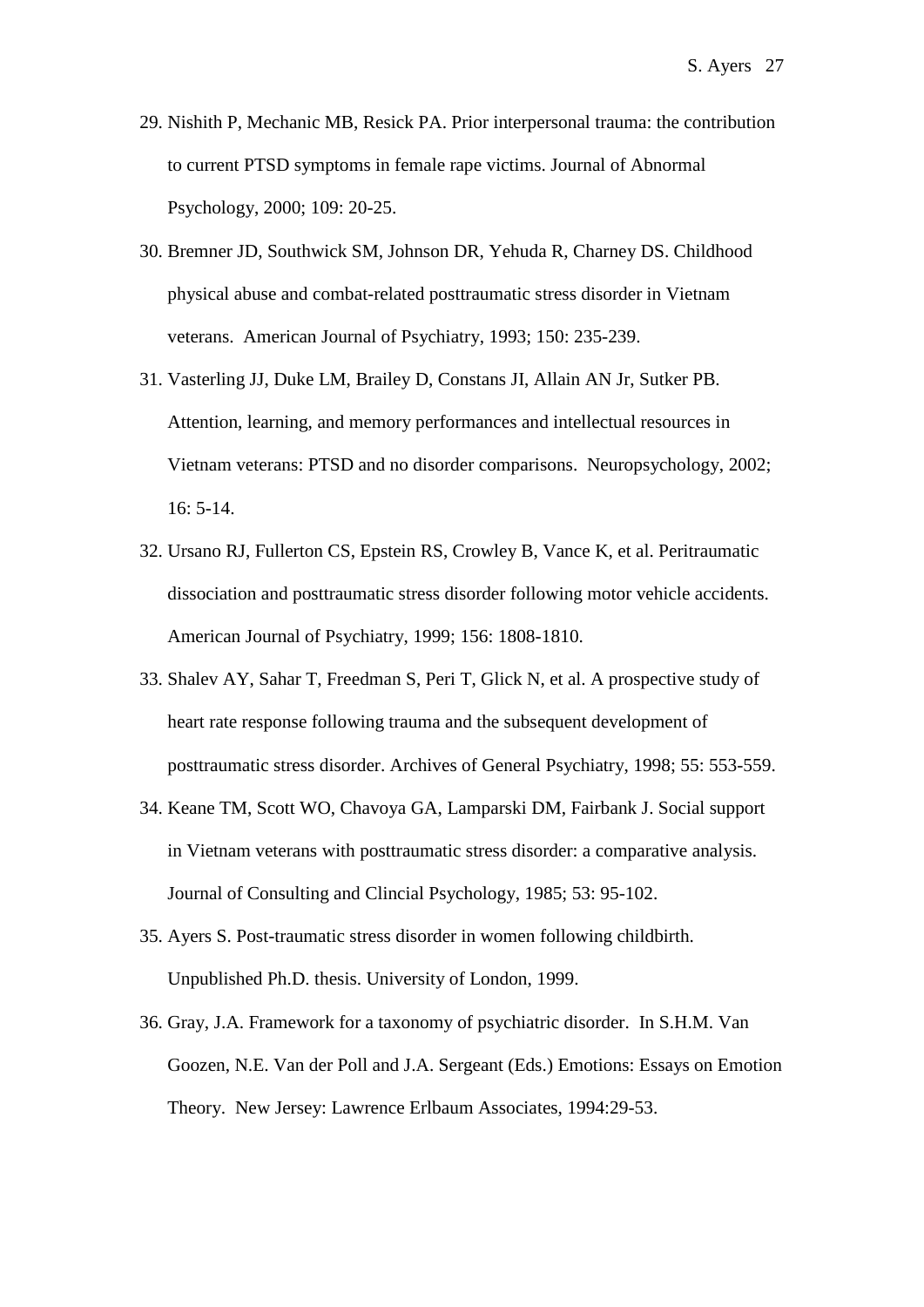- 37. Ayers S & Pickering, A.D. What happens if childbirth is not as expected? Women's emotional responses to birth. Psychology & Health, (in press).
- 38. Seligman, M.E.P. Helplessness: on depression, development, and death. San Francisco: W.H. Freeman, 1975.
- 39. Brewin C & Bradley C. Perceived control and the experience of childbirth. British Journal of Clinical Psychology, 1982; 21: 263-269.
- 40. Green JM, Coupland VA & Kitzinger JV. Expectations, experiences, and psychological outcomes of childbirth: a prospective study of 825 women. Birth, 1990; 17(1): 15-24.
- 41. Tedstone JE & Tarrier N. Posttraumatic stress disorder following medical illness and treatment. Clinical Psychology Review, 2003; 23: 409-448.
- 42. McNally RJ. Progress and controversity in the study of posttraumatic stress disorder. Annual Review of Psychology, 2003, 54: 229-252.
- 43. Andrews B, Brewin CR, Rose S & Kirk M. Predicting PTSD symptoms in victims of violent crime: the role of shame, anger, and childhood abuse. Journal of Abnormal Psychology, 2000; 109(1): 69-73.
- 44. Brewin CR, Andrews B, & Valentine JD. Meta-analysis of risk factors for posttraumatic stress disorder in trauma-exposed adults. Journal of Consulting and Clinical Psychology, 2000; 68(5): 748-766.
- 45. Ayers S. Assessing psychopathology in pregnancy and postpartum. Journal of Psychosomatic Obstetrics & Gynecology, 2001; 22: 91-102.
- 46. Horowitz M, Wilner NR, Alvarez W. Impact of event scale: A measure of subjective stress. Psychosomatic Medicine, 1979; 41: 209-218.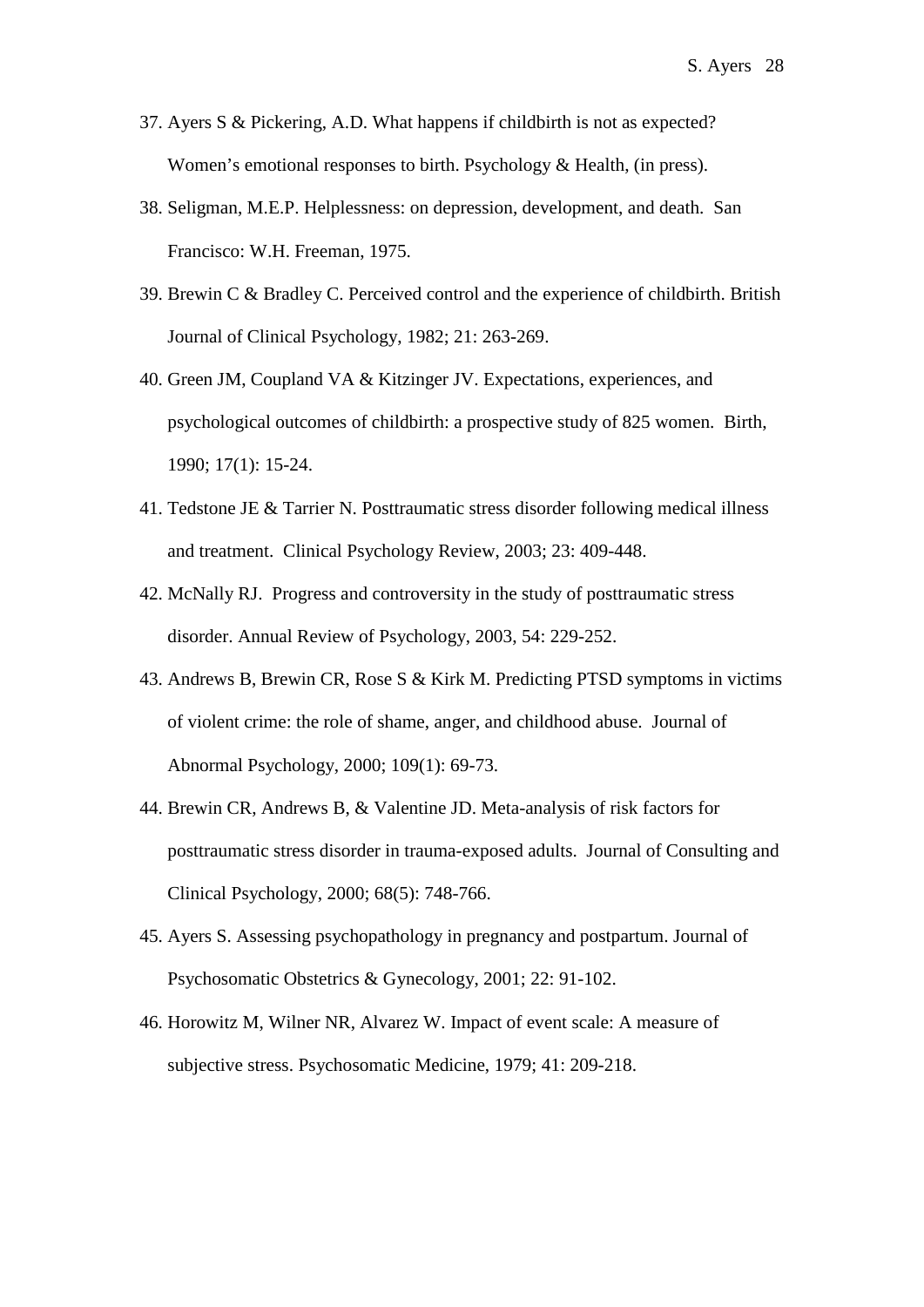- 47. Weiss DS & Marmar CR. The impact of event scale revised. In J.P. Wilson & T.M. Keane (Eds.) Assessing Psychological Trauma and PTSD. New York: The Guilford Press, 1997:399-411.
- 48. Foa EB, Riggs DS, Dancu CV, Rothbaum BO. Reliability and validity of a brief instrument for assessing post-traumatic stress disorder. Journal of Traumatic Stress, 1993; 6: 459-473.
- 49. Foa, EB. The posttraumatic Diagnostic Scale (PDS). Minneapolis: National computer systems inc, 1995.
- 50. Harvey AG, Bryant RA, Tarrier N. Cognitive behaviour therapy for posttraumatic stress disorder. Clinical Psychology Review, 2003; 23: 501-522.
- 51. Bryant RA & Harvey AG. Relationship of acute stress disorder and posttraumatic stress disorder following mild traumatic brain injury. American Journal of Psychiatry, 1998; 155: 625-629.
- 52. [Bryant RA,](http://webspirs.bids.ac.uk/webspirs/doLS.ws?ss=Bryant-Richard-A+in+AU) [Harvey AG,](http://webspirs.bids.ac.uk/webspirs/doLS.ws?ss=Harvey-Allison-G+in+AU) [Dang ST,](http://webspirs.bids.ac.uk/webspirs/doLS.ws?ss=Dang-Suzanne-T+in+AU) [Sackville T,](http://webspirs.bids.ac.uk/webspirs/doLS.ws?ss=Sackville-Tanya+in+AU) [Basten C.](http://webspirs.bids.ac.uk/webspirs/doLS.ws?ss=Basten-Chris+in+AU) Treatment of acute stress disorder: A comparison of cognitive-behavioral therapy and supportive counseling. [Journal of Consulting and Clinical Psychology,](http://webspirs.bids.ac.uk/webspirs/doLS.ws?ss=Journal-of-Consulting-and-Clinical-Psychology+in+SO) 1998; 66(5): 862-866
- 53. Mitchell JT. When disaster strikes… the criticial incident stress debriefing process. Journal of Emergency Medical Services, 1983; 8(1): 36-39.
- 54. Dyregov A. Caring for helpers in disaster situations: psychological debriefing. Disaster Management, 1989; 2: 25-30.
- 55. Curtis JM. Elements of critical incident debriefing. Psychological Reports, 1995; 77(1): 91-96.
- 56. Rose S, Bisson J, Wessely S. Psychological debriefing for preventing post traumatic stress disorder (PTSD) (Cochrane Review). In: The Cochrane Library, Issue 1. Chichester, UK: John Wiley & Sons Ltd, 2004.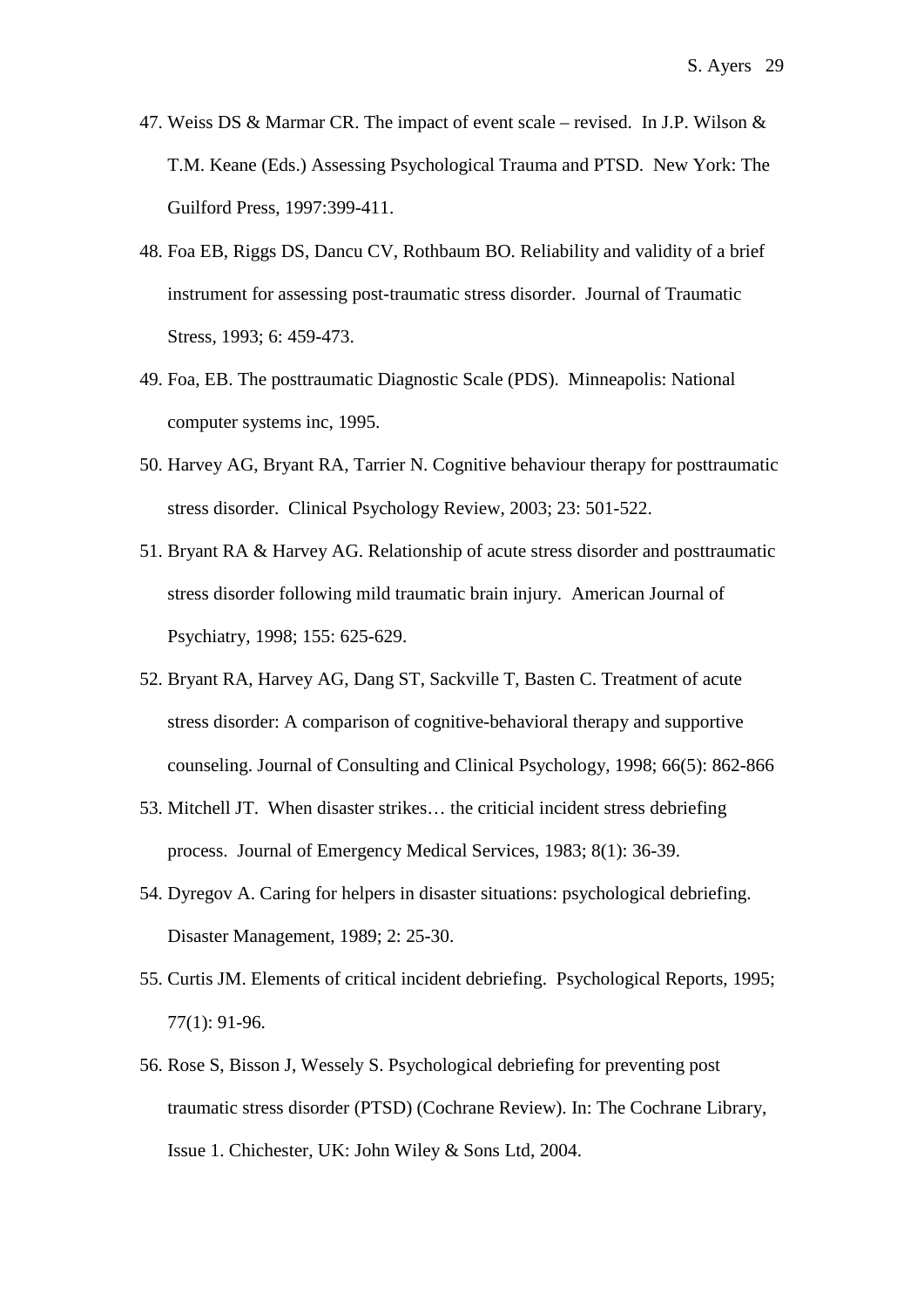- 57. Small R, Lumley J, Donohue L, Potter A, Waldenstrom U. Randomised controlled trial of midwife led debriefing to reduce maternal depression after operative childbirth. British Medical Journal, 2000; 321: 1043-47.
- 58. Lavender T& Walkinshaw SA. Can midwives reduce postpartum psychological morbidity? A randomized trial. Birth, 1998; 25: 215-219.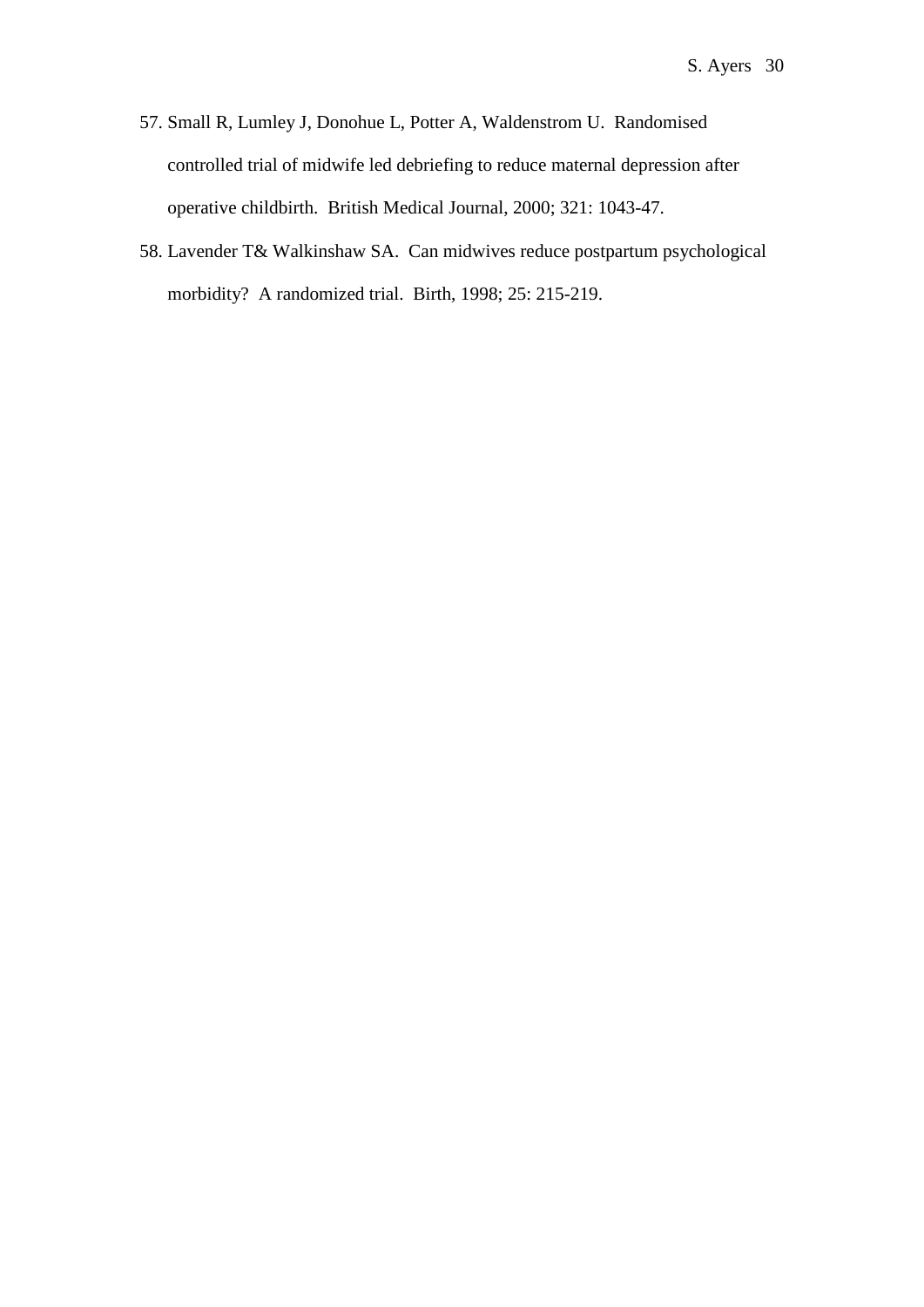| Study                                          | N    | Time of measurement | Appraisal as traumatic | Traumatic stress response <sup>a</sup> | <b>PTSD</b> |
|------------------------------------------------|------|---------------------|------------------------|----------------------------------------|-------------|
|                                                |      |                     | %                      | $\%$                                   | %           |
| Ayers & Pickering $(2001)^{11}$                | 289  | 36 weeks gestation  |                        |                                        | 8.1         |
|                                                |      | 6 weeks             |                        |                                        | 6.9         |
|                                                |      | 6 months            |                        |                                        | 3.5         |
| Creedy, Sochet & Horsfall $(2000)^{12}$        | 499  | 4-6 weeks           | 33.0                   |                                        | 5.6         |
| Czarnocka & Slade (2000) <sup>13</sup>         | 264  | 6 weeks             |                        | 9.9                                    | 3.0         |
| Lyons (1998) $^{14}$                           | 42   | 1 month             |                        | 4.8                                    |             |
| Skari et al (2002) <sup>15</sup>               | 127  | $0-4$ days          |                        | 9.0                                    |             |
|                                                |      | 6 weeks             |                        | 1.0                                    |             |
|                                                |      | 6 months            |                        | 2.4                                    | 0.8         |
| Soderquist, Wijma & Wijma $(2002)^{16}$        | 1550 | 1-14 months         |                        |                                        | 1.8         |
| Soet, Brack & Dilorio $(2003)$ <sup>17</sup>   | 103  | 4 weeks             | 34.0                   |                                        | 1.9         |
| Wijma, Soderquist & Wijma (1997) <sup>18</sup> | 1640 | 1-13 months         |                        |                                        | 1.7         |

**Table 1. Percentage of women with traumatic stress responses after delivery**

<sup>a</sup> Severe traumatic stress response as measured by the Impact of Event Scale (Horowitz, Wilner & Alvarez, 1979) or Revised Impact of Event Scale (Wiess & Marmar 1997) with a score of 20+ on either the intrusion or avoidance subscales.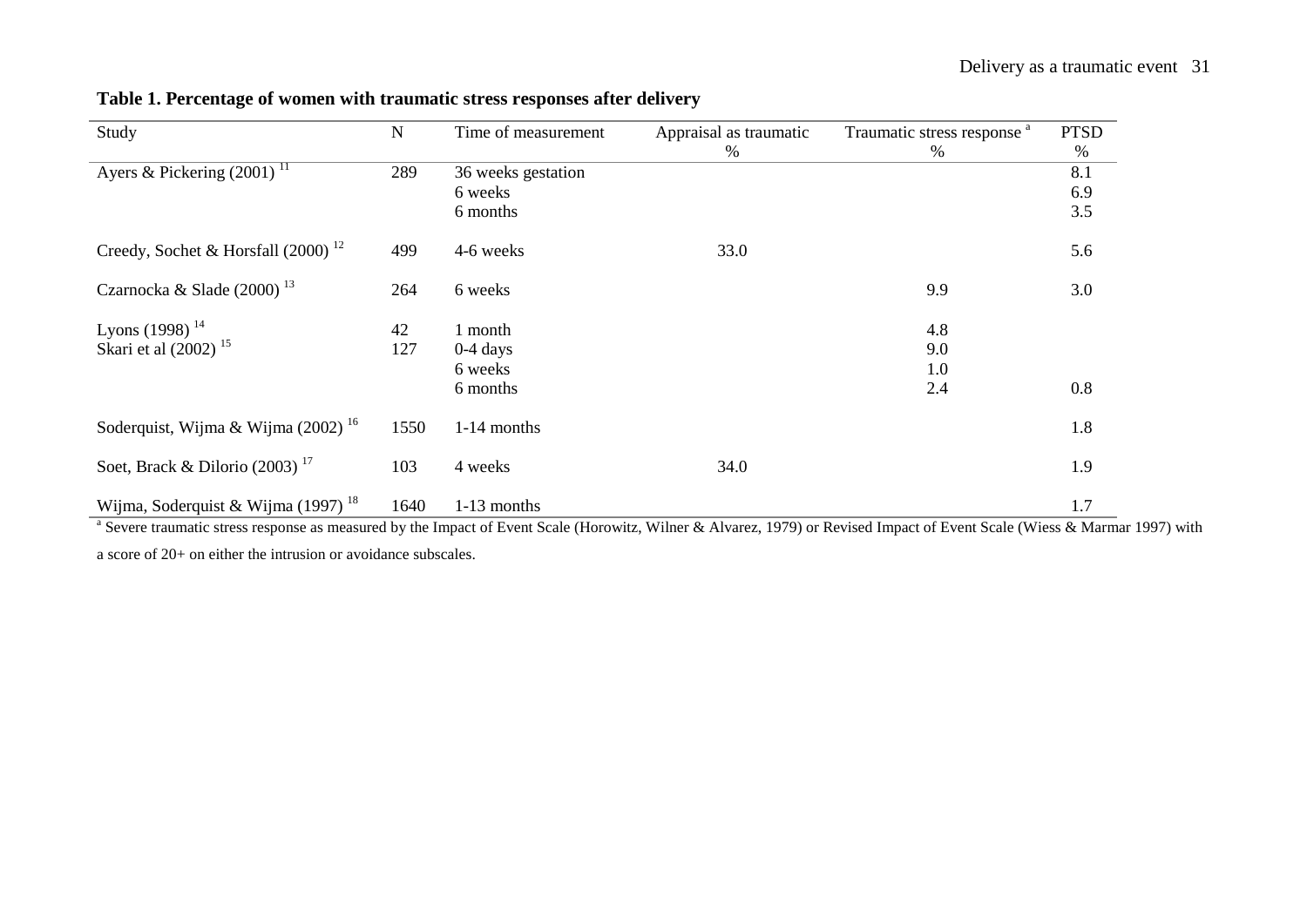| Study                                        | ${\bf N}$ | Time of<br>measurement | Appraisal as traumatic                                   | Traumatic stress response <sup>a</sup>                                                                                                          | <b>PTSD</b>                                                                |
|----------------------------------------------|-----------|------------------------|----------------------------------------------------------|-------------------------------------------------------------------------------------------------------------------------------------------------|----------------------------------------------------------------------------|
| Ayers $(1999)^{35}$                          | 289       | 6 weeks<br>6 months    |                                                          | Trait anxiety<br>Parity<br>Ethnic group (avoidance)<br>Single status (avoidance)                                                                |                                                                            |
| Czarnocka & Slade (2000) <sup>13b</sup>      | 264       | 6 weeks                |                                                          | Confidence to cope in labour<br>Trait anxiety<br>Unplanned pregnancy<br>History of psychological<br>problems                                    |                                                                            |
| Lyons (1998) <sup>14</sup>                   | 42        | 1 month                |                                                          | Difficult pregnancy<br>Neuroticism<br>Low socioeconomic status                                                                                  |                                                                            |
| Soderquist et al $(2002)^{16}$               | 1550      | 1-14 months            |                                                          |                                                                                                                                                 | History of psychiatric problems<br>(in women with normal<br>delivery only) |
| Soet, Brack & Dilorio $(2003)$ <sup>17</sup> | 103       | 4 weeks                | Trait anxiety<br>Poor coping<br>History of sexual trauma | Lower income<br>Low social support<br>State anxiety<br>Trait anxiety<br>Poor coping<br>Low self-efficacy for birth<br>Internal locus of control |                                                                            |
| Wijma, Soderquist & Wijma $(1997)^{18}$      | 1640      | 1-13 months            |                                                          |                                                                                                                                                 | Parity<br>History of psychiatric problems                                  |

#### **Table 2. Prenatal risk factors & traumatic stress responses**

 $\overline{b}$  For many analyses Czarnocka & Slade looked at differences between women with no symptoms and women with any symptoms of PTSD (partially or fully symptomatic) so it is difficult to know whether these variables are associated with a traumatic stress response and/or PTSD. Their results have therefore been included under traumatic stress responses. **Studies not included:** Skari et al (2002) only looked at factors that were associated with general distress (GHQ-28) not with symptoms of PTSD. Creedy et al (2000) did not report any significant associations with prenatal variables (see below).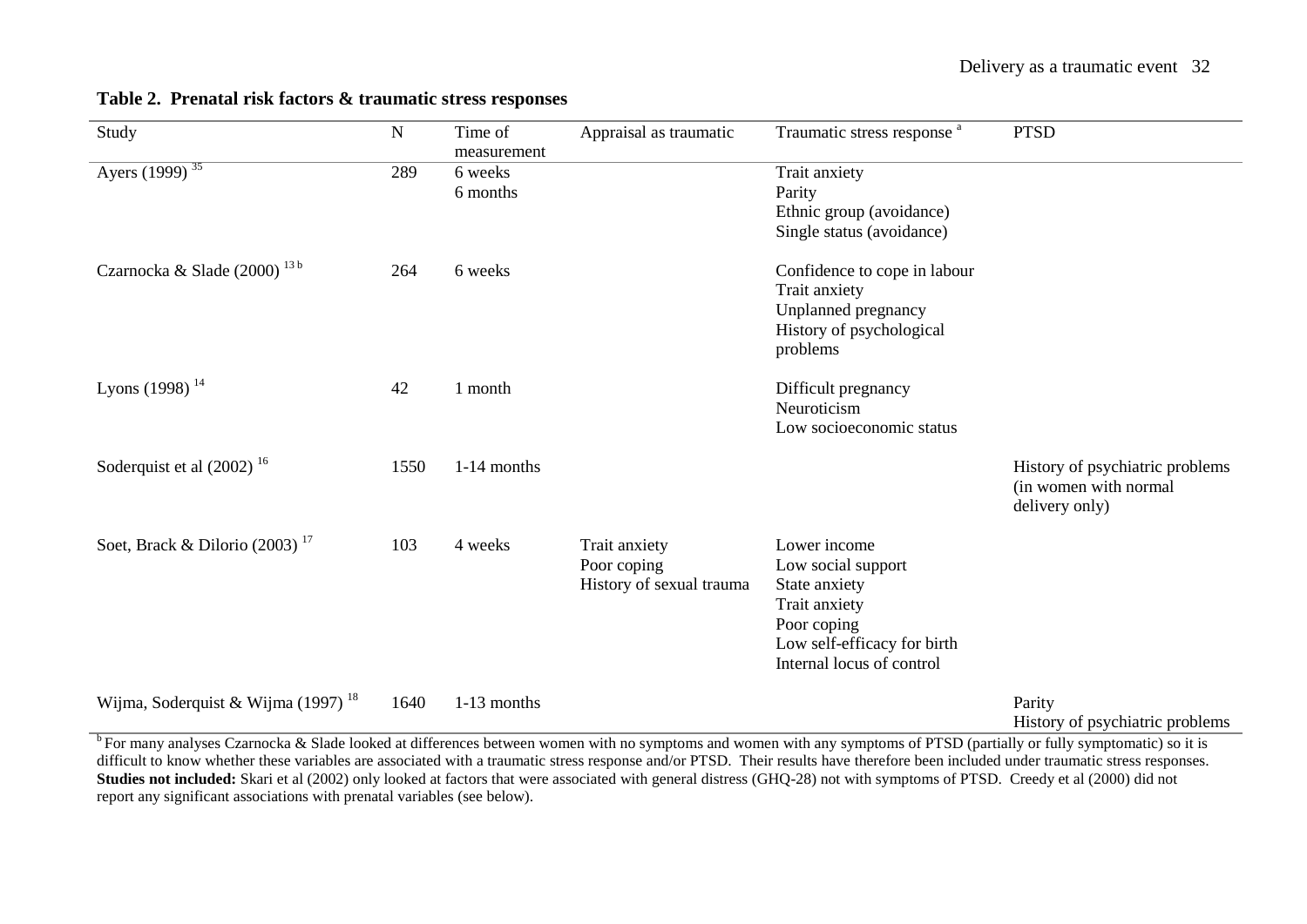#### Delivery as a traumatic event 33

**Factors reported as not associated with PTSD symptoms:** parity, preparation for childbirth, support from partner in pregnancy, obstetric risk, state anxiety, anticipatory anxiety, likelihood of birth complications (Creedy et al 2000); parity (Czarnocka & Slade 2000); age; education level; obstetric history; family history of health problems or mental health problems, optimism, self-esteem (Ayers 1999); age, education level, marital status (Wijma et al 1997).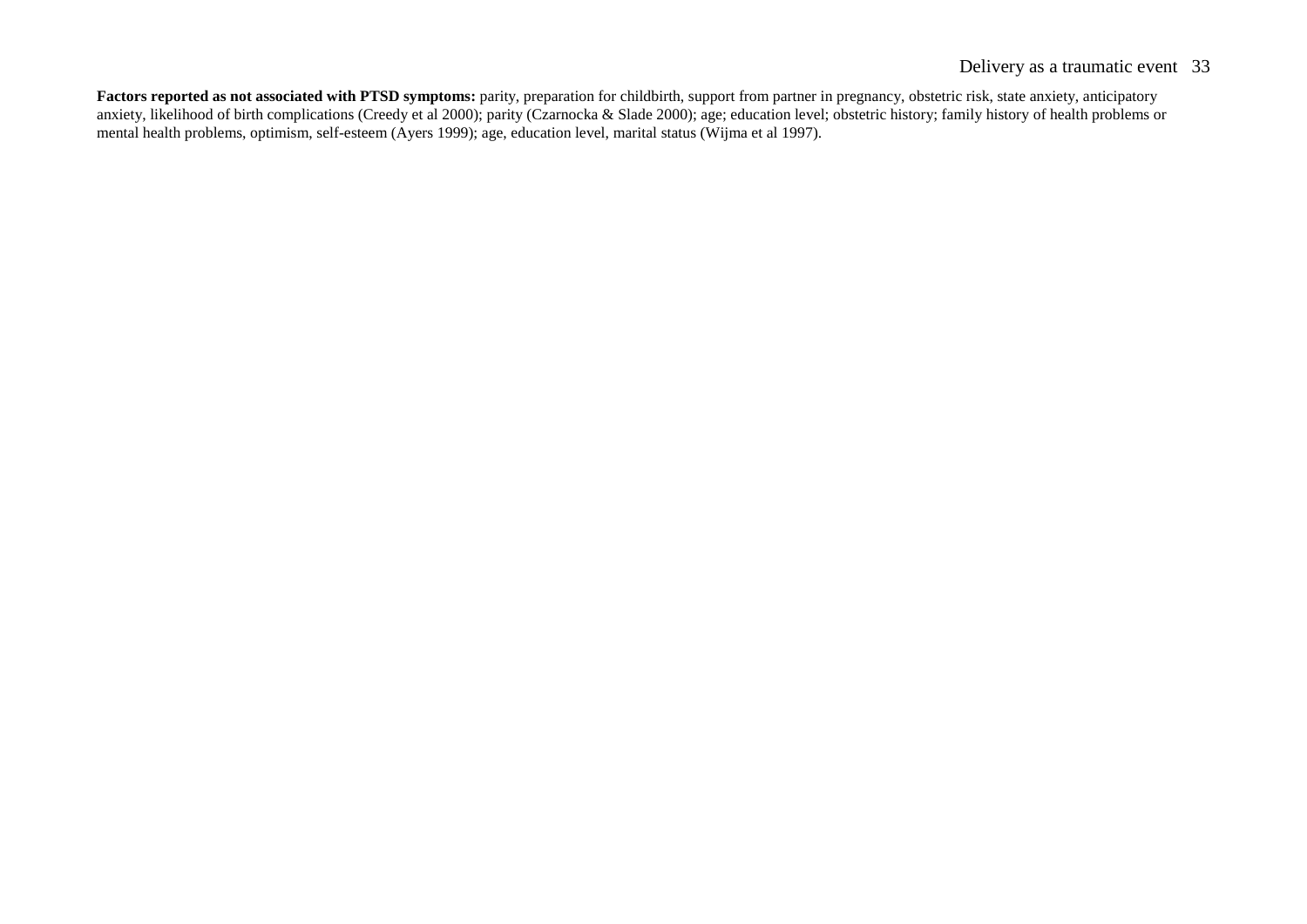| Table 3. Risk factors in delivery & traumatic stress responses |  |
|----------------------------------------------------------------|--|
|----------------------------------------------------------------|--|

| Study                                   | $\mathbf N$ | Time of<br>measurement | Appraisal as traumatic                                                                                                                                                                       | Traumatic stress response <sup>a</sup>                                                                                             | <b>PTSD</b>                                                                                                                                  |
|-----------------------------------------|-------------|------------------------|----------------------------------------------------------------------------------------------------------------------------------------------------------------------------------------------|------------------------------------------------------------------------------------------------------------------------------------|----------------------------------------------------------------------------------------------------------------------------------------------|
| Ayers $(1999)^{35}$                     | 289         | 6 weeks<br>6 months    | Mode of delivery<br>Complications with baby<br>Type of analgesia use<br>Duration of labour<br><b>Blood loss</b><br>Few positive emotions<br>Negative emotions<br>Pain<br>Worse than expected | Type of analgesia use<br>Negative emotions in birth<br>Appraisal as traumatic<br>Worse than expected<br>Low control over analgesia |                                                                                                                                              |
| Creedy, Sochet & Horsfall $(2000)^{12}$ | 499         | 4-6 weeks              |                                                                                                                                                                                              |                                                                                                                                    | Concern for baby's life<br>Emergency caesarean<br>Instrumental delivery<br>Pain after birth<br>Perceived inadequate care<br>Partner response |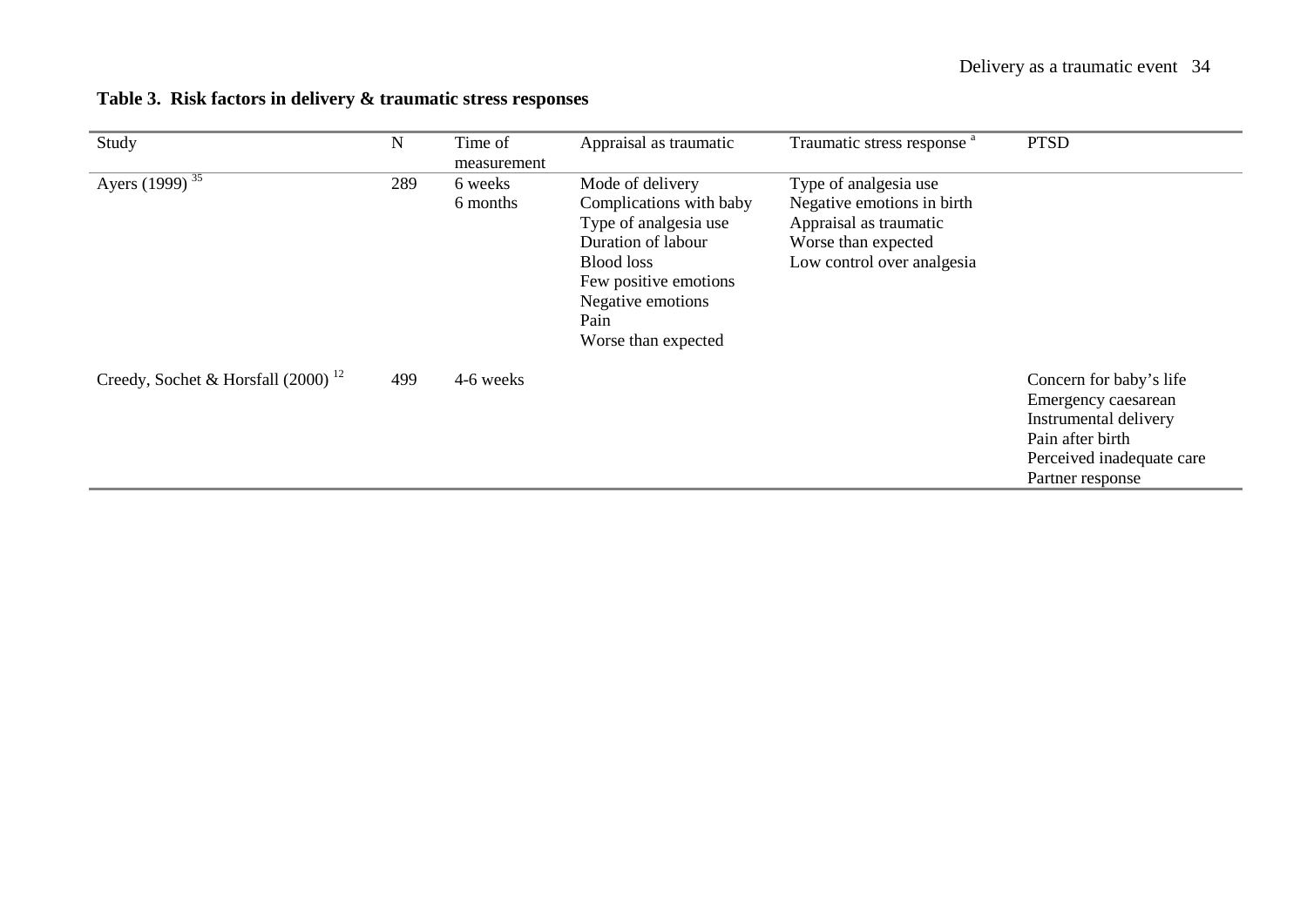| Czarnocka & Slade (2000) <sup>13b</sup> | 264  | 6 weeks       | Episiotomy<br>Low control      |                                                 |
|-----------------------------------------|------|---------------|--------------------------------|-------------------------------------------------|
|                                         |      |               | Less active role               |                                                 |
|                                         |      |               | Confidence in coping in labour |                                                 |
|                                         |      |               | Fear for self or baby          |                                                 |
|                                         |      |               | Distress from pain             |                                                 |
|                                         |      |               | Distress at overall experience |                                                 |
|                                         |      |               | Support of staff               |                                                 |
|                                         |      |               | Support from partner           |                                                 |
|                                         |      |               | Partner not attending birth    |                                                 |
|                                         |      |               | Unexpected procedures          |                                                 |
|                                         |      |               | How well informed of labour    |                                                 |
|                                         |      |               | progress                       |                                                 |
|                                         |      |               | Extent views & wishes listened |                                                 |
|                                         |      |               | to by staff                    |                                                 |
|                                         |      |               | Getting questions answered     |                                                 |
|                                         |      |               | Birth worse than expected      |                                                 |
| Lyons (1998) $^{14}$                    | 42   | 1 month       | Low control                    |                                                 |
|                                         |      |               | Epidural                       |                                                 |
|                                         |      |               | Induced labour                 |                                                 |
| Soderquist et al $(2002)^{16}$          | 1550 | $1-14$ months |                                | Emergency caesarean or<br>instrumental delivery |
|                                         |      |               |                                |                                                 |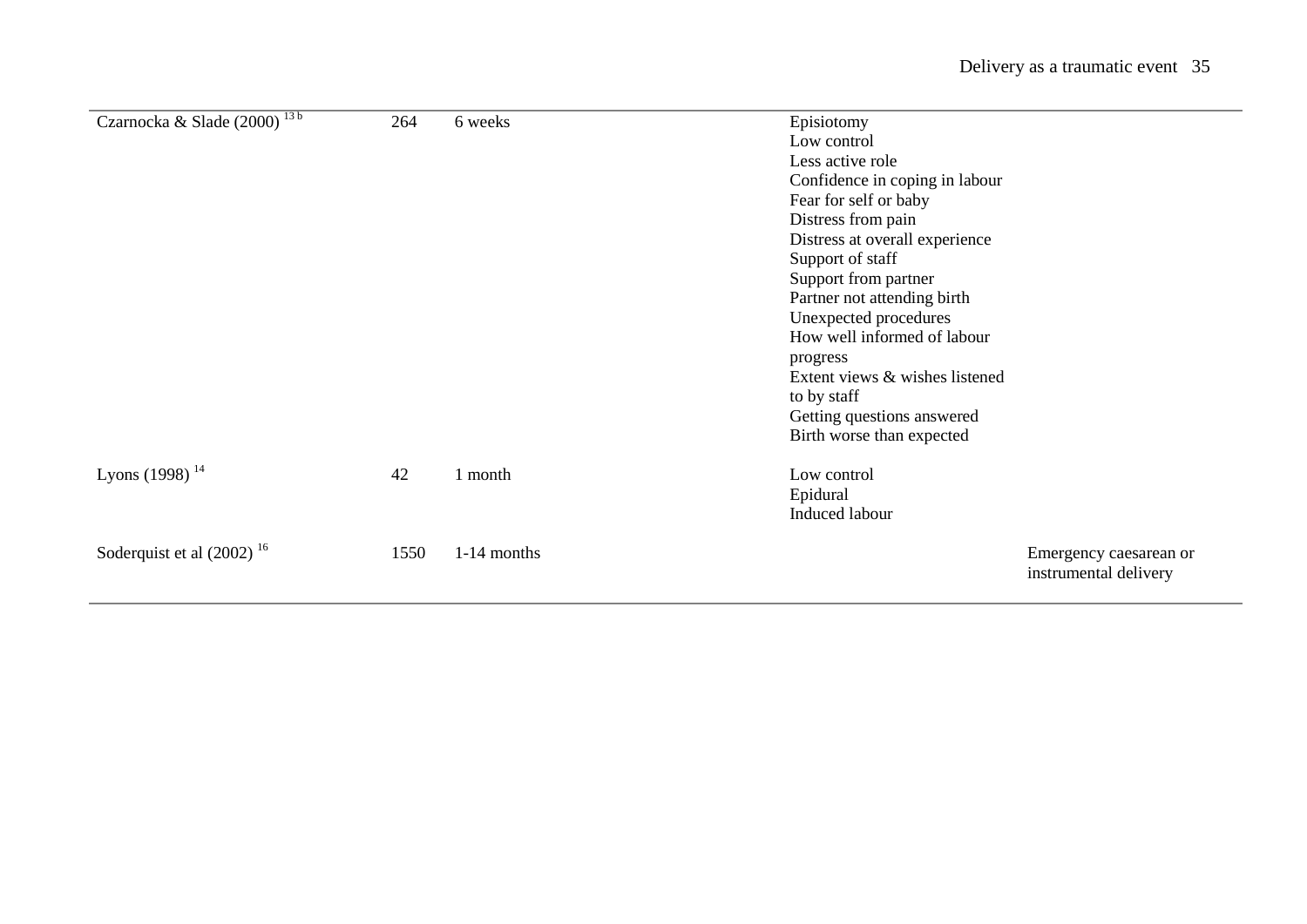| Soet, Brack & Dilorio $\overline{(2003)}^{\overline{17}}$ | 103  | 4 weeks       | Caesarean section<br>Pain $(1st stage)$<br>Feeling powerless<br>Different to expectations<br>Medical intervention<br>Inadequate information<br>Higher expectations of pain<br>Low support | Low support<br>Pain $(2^{nd}$ stage) |                                                                          |
|-----------------------------------------------------------|------|---------------|-------------------------------------------------------------------------------------------------------------------------------------------------------------------------------------------|--------------------------------------|--------------------------------------------------------------------------|
| Wijma, Soderquist & Wijma (1997) <sup>18</sup>            | 1640 | $1-13$ months |                                                                                                                                                                                           |                                      | Negative staff contact during<br>delivery<br>Negative appraisal of birth |

<sup>1</sup> For many analyses Czarnocka & Slade looked at differences between women with no symptoms and women with any symptoms of PTSD (partially or fully symptomatic) so it is difficult to know whether these variables are associated with a traumatic stress response and/or PTSD. Their results have therefore been included under traumatic stress responses. **Studies not included:** Skari et al (2002) looked at factors associated with general distress (GHQ-28) after birth not with symptoms of PTSD

Factors reported as not associated with PTSD symptoms: emotional care, midwifery care (Creedy et al 2000); type of labour onset, induced labour, severity of pain, type of pain relief, breech presentation, type of delivery, vaginal tear (Czarnocka & Slade 2000); type of delivery, type of onset, complications with baby, pain during labour, blood loss (Ayers 1999); duration of labour, analgesia use (Soderquist et al 2002); partner present during birth, negative contact with staff on the maternity ward (Wijma et al 1997).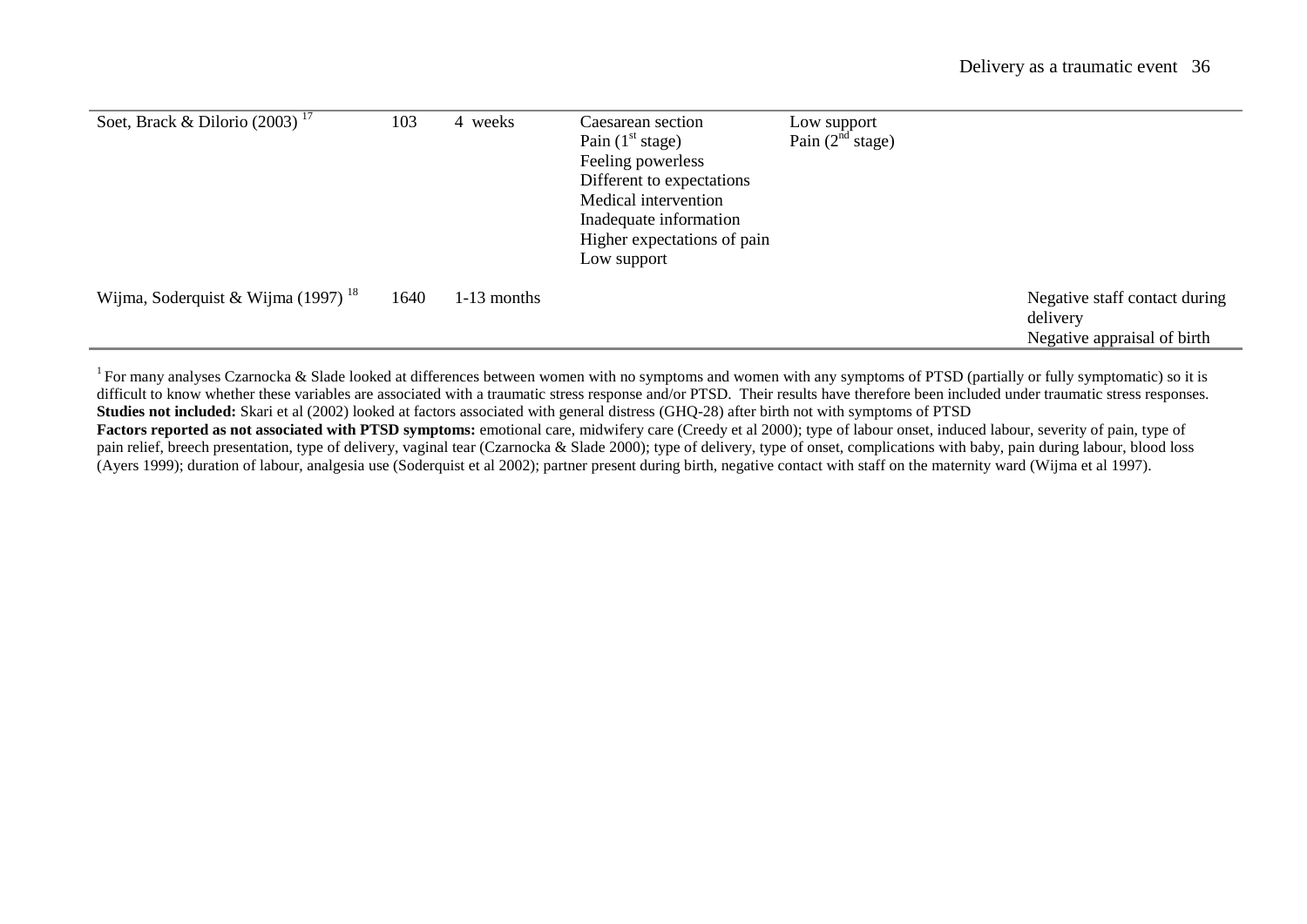